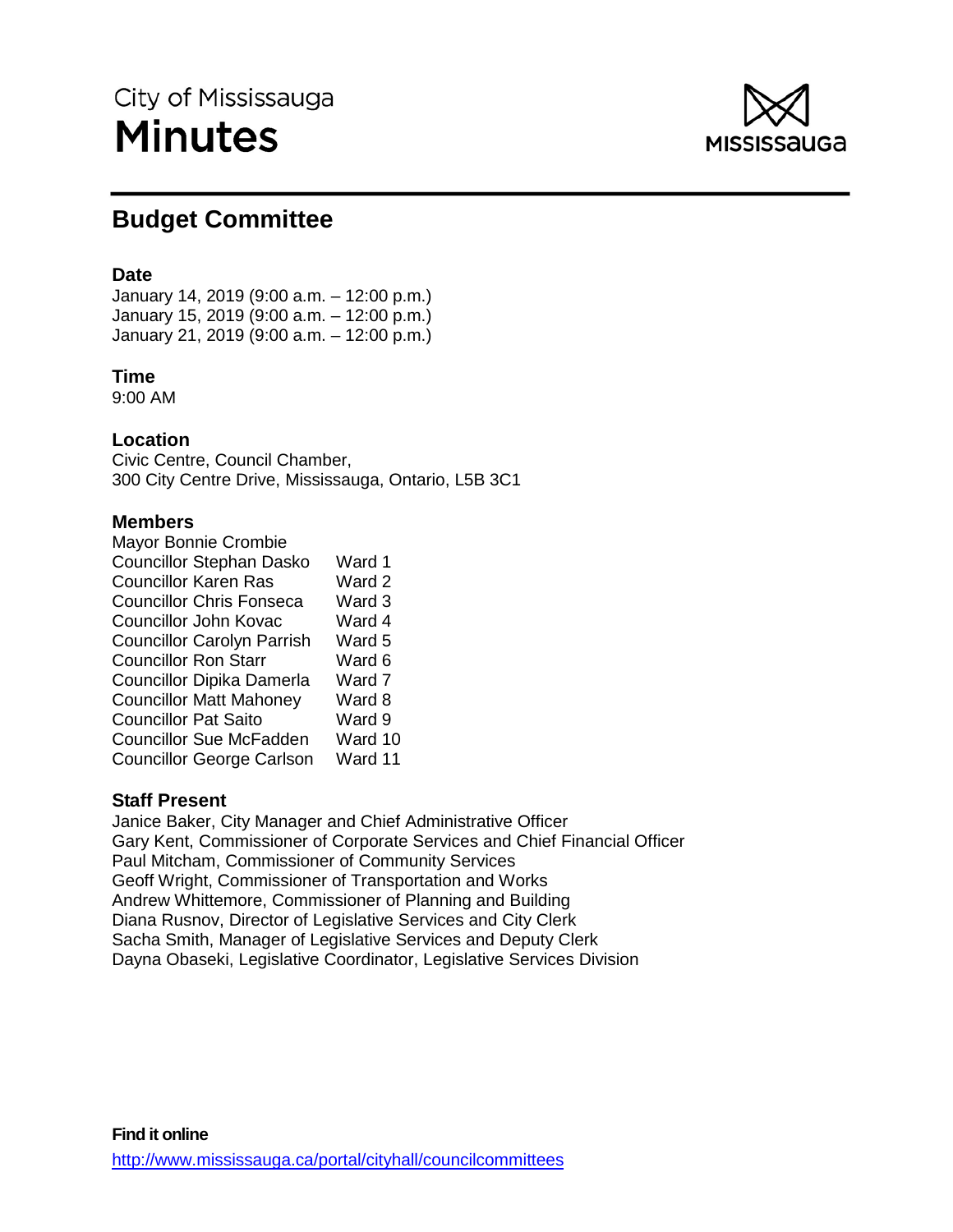## **Budget Committee**

## **Date**

January 14, 2019 (9:00 a.m. – 12:00 p.m.)

## **Time**

9:00 AM

## **Location**

Civic Centre, Council Chamber, 300 City Centre Drive, Mississauga, Ontario, L5B 3C1

## **Members Present**

| Mayor Bonnie Crombie              |                                                        |
|-----------------------------------|--------------------------------------------------------|
| <b>Councillor Stephan Dasko</b>   | Ward 1                                                 |
| <b>Councillor Karen Ras</b>       | Ward 2                                                 |
| <b>Councillor Chris Fonseca</b>   | Ward 3                                                 |
| Councillor John Kovac             | Ward 4                                                 |
| <b>Councillor Carolyn Parrish</b> | Ward 5 (Departed at 2:25pm)                            |
| <b>Councillor Ron Starr</b>       | Ward 6                                                 |
| Councillor Dipika Damerla         | Ward 7                                                 |
| <b>Councillor Matt Mahoney</b>    | Ward 8 (Departed at 1:40pm – Other Municipal Business) |
| <b>Councillor Sue McFadden</b>    | Ward 10                                                |
| <b>Councillor George Carlson</b>  | Ward 11                                                |
|                                   |                                                        |

# **Members Absent**<br>Councillor Pat Saito

Ward 9 (Personal Matters)

## **Staff Present**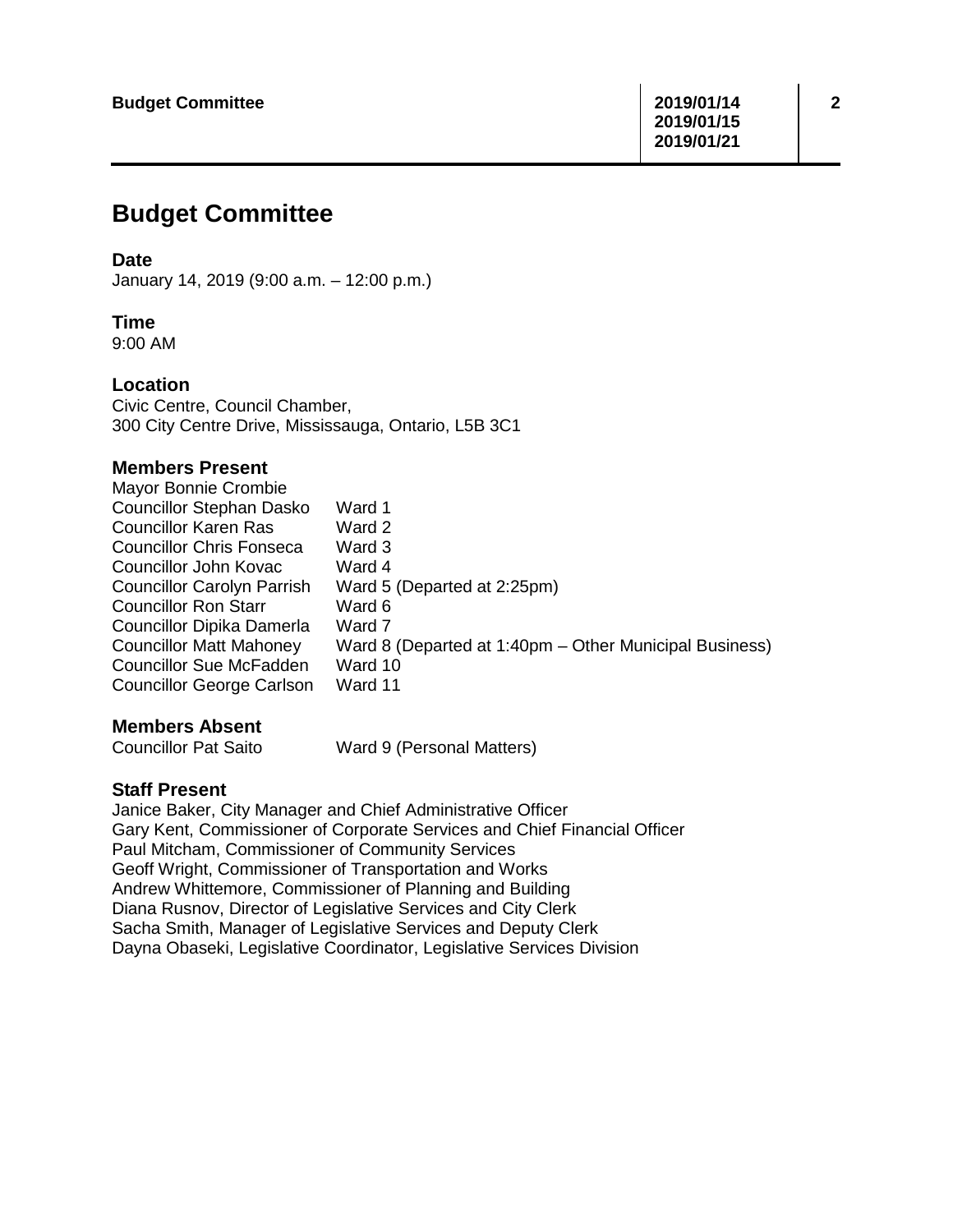## **Budget Committee**

## **Date**

January 15, 2019 (9:00 a.m. – 12:00 p.m.)

## **Time**

9:00 AM

## **Location**

Civic Centre, Council Chamber, 300 City Centre Drive, Mississauga, Ontario, L5B 3C1

## **Members Present**

| Mayor Bonnie Crombie              | (Departed at 12:18pm – Other Municipal Business) |
|-----------------------------------|--------------------------------------------------|
| <b>Councillor Stephan Dasko</b>   | Ward 1                                           |
| <b>Councillor Karen Ras</b>       | Ward 2                                           |
| <b>Councillor Chris Fonseca</b>   | Ward 3                                           |
| Councillor John Kovac             | Ward 4                                           |
| <b>Councillor Carolyn Parrish</b> | Ward 5                                           |
| <b>Councillor Ron Starr</b>       | Ward 6                                           |
| Councillor Dipika Damerla         | Ward 7                                           |
| <b>Councillor Matt Mahoney</b>    | Ward 8 (Departed at 1:07pm)                      |
| <b>Councillor Sue McFadden</b>    | Ward 10 (Departed at 1:07pm)                     |
| <b>Councillor George Carlson</b>  | Ward 11                                          |
|                                   |                                                  |

# **Members Absent**<br>Councillor Pat Saito

Ward 9 (Personal Matters)

## **Staff Present**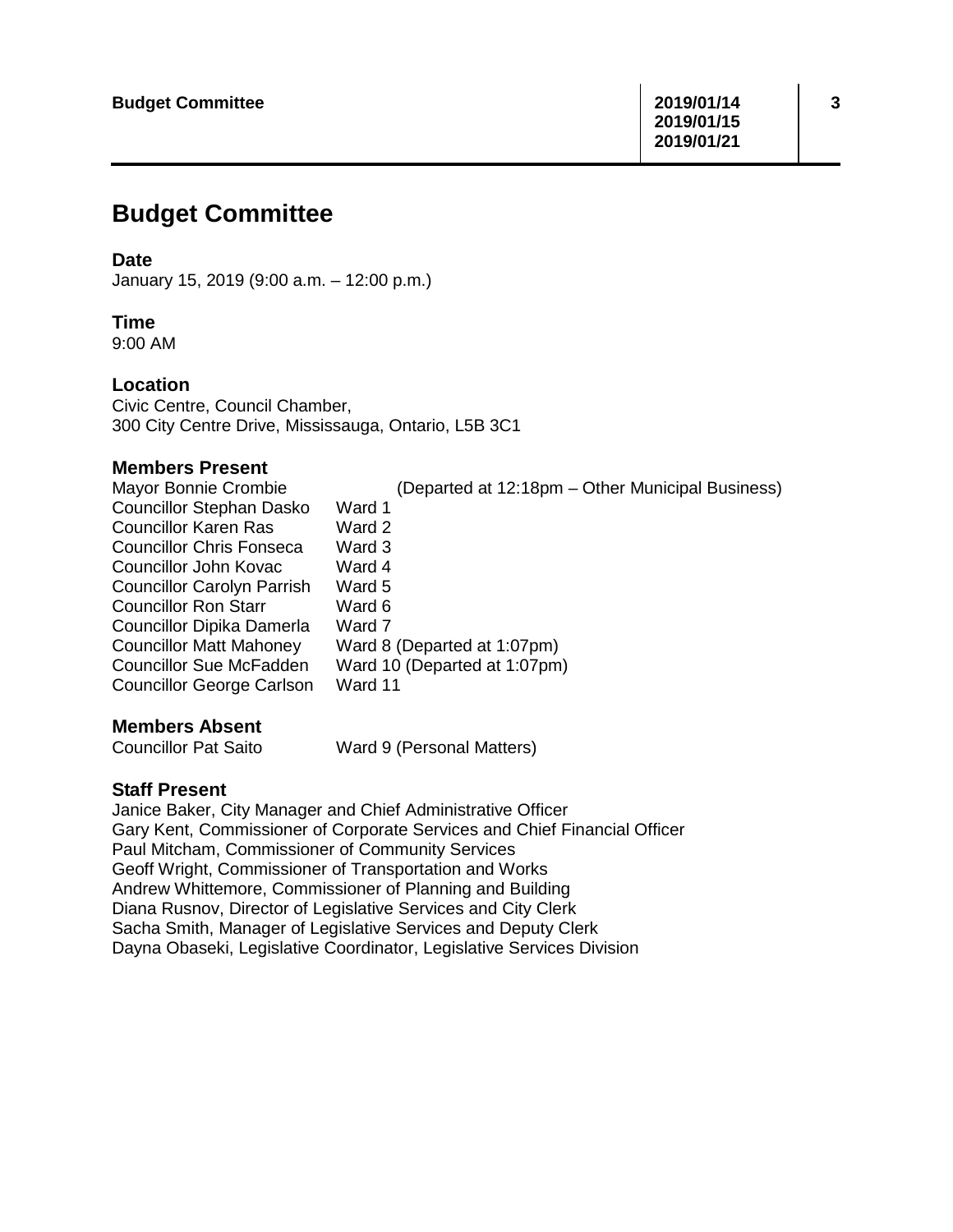## **Budget Committee**

## **Date**

January 21, 2019 (9:00 a.m. – 12:00 p.m.)

## **Time**

9:00 AM

## **Location**

Civic Centre, Council Chamber, 300 City Centre Drive, Mississauga, Ontario, L5B 3C1

## **Members Present**

| Mayor Bonnie Crombie              |         |
|-----------------------------------|---------|
| <b>Councillor Stephan Dasko</b>   | Ward 1  |
| <b>Councillor Karen Ras</b>       | Ward 2  |
| <b>Councillor Chris Fonseca</b>   | Ward 3  |
| Councillor John Kovac             | Ward 4  |
| <b>Councillor Carolyn Parrish</b> | Ward 5  |
| <b>Councillor Matt Mahoney</b>    | Ward 8  |
| <b>Councillor Sue McFadden</b>    | Ward 10 |
| <b>Councillor George Carlson</b>  | Ward 11 |
|                                   |         |

## **Members Absent**

| <b>Councillor Ron Starr</b> | Ward 6 (Personal Matters) |
|-----------------------------|---------------------------|
| Councillor Dipika Damerla   | Ward 7 (Personal Matters) |
| <b>Councillor Pat Saito</b> | Ward 9 (Personal Matters) |

## **Staff Present**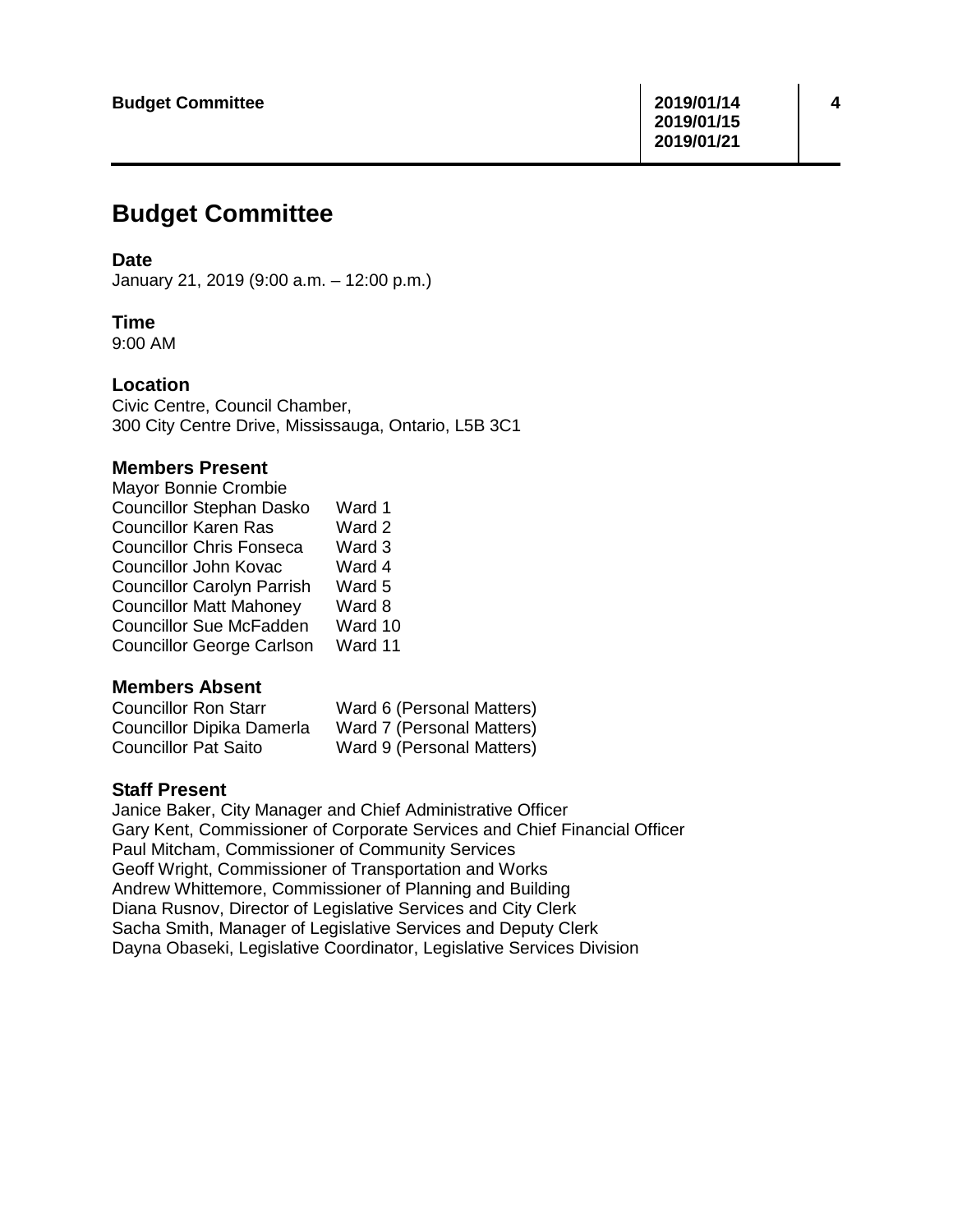## **January 14, 2019**

- 1. CALL TO ORDER 9:07AM
- 2. APPROVAL OF AGENDA Approved (Councillor Starr)
- 3. DECLARATION OF CONFLICT OF INTEREST Nil.
- 4. DEPUTATIONS
- 4.1. Jeff Jackson, Director of Finance and Treasurer with respect to the 2019 Budget Update and the 2019 Budget Engagement Results (Item 6.2)

Mr. Jackson provided an update to the 2019 Budget and the results to the 2019 Budget Engagement.

Members of the Committee spoke to the matter and raised the following concerns:

- Inquired if the comments from the residents are brought back to the departments in order to make the necessary changes.
- Concerned that the online budget allocator tool is lacking demographic information.
- Comments from the residents would prefer bigger percentage scope for the online budget allocator tool.

## RECOMMENDATION

That the deputation by Jeff Jackson, Director of Finance and Treasurer with respect to the 2019 Budget Update and the 2019 Budget Engagement Results be received.

Received (Councillor Parrish) Recommendation BC-0001-2019

## 4.2. Wes Anderson, Program Manager, Lean, and Ashima Gulati, Business Analyst, Facilities & Property Management with respect to the Lean Program and Continuous Improvement Update (Item 6.3)

Mr. Anderson provided an overview of the Lean Program and Continuous Improvement Update and Ms. Gulati presented a Facilities and Property Management case study on LEAN best practices.

## RECOMMENDATION

That the deputation by Wes Anderson, Program Manager, and Ashima Gulati, Business Analyst, Facilities & Property Management with respect to the Lean Program and Continuous Improvement Update be received.

Received (Councillor Kovac) Recommendation BC-0002-2019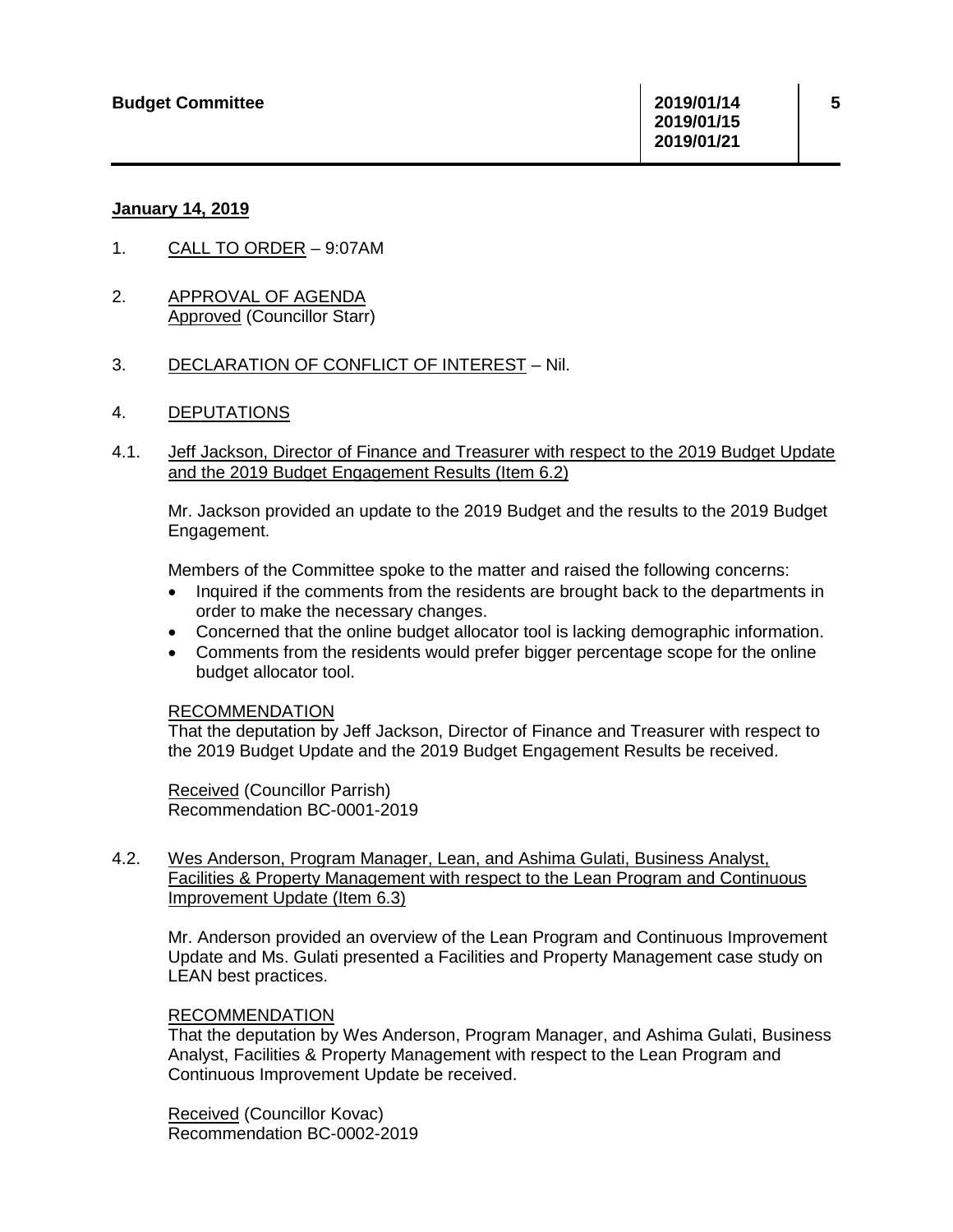## 5. PUBLIC QUESTION PERIOD - 15 Minute Limit

Chris Mackie, MIRANET inquired about the credit growth percentage from the Region of Peel budget, the increase in the 10 year capital budget in regards to the life cycle of facilities maintenance and the offset cost for parks and forestry land acquisition.

Janice Baker, CAO & City Manager explained that the City of Brampton's assessment growth is much higher than the City of Mississauga due to being in the greenfield development. Gary Kent, Commissioner of Corporate Services & CFO and Raj Sheth, Director of Facilities and Property Management stated that the city's infrastructure is approaching 29-30 years, which will now require certain aspects to be replaced in order to keep up with property standards. Jodi Robillos, Director of Parks and Forestry noted the money is sitting in cash in lieu reserve fund for potential land acquisitions for parks.

Joe Barnick, Resident expressed concern over traffic management as opposed to increasing fire stations. Ms. Baker and Geoff Wright, Commissioner of Transportation and Works responded by stating that the city is investing ATMs (Advance Traffic Management System) to directly affect the signals to increase response times.

## 6. MATTERS TO BE CONSIDERED

6.1. Service Area Presentations

## Fire & Emergency Services **Presented by Tim Beckett, Fire Chief**

Members of the Committee spoke to the matter and raised the following concerns:

- Inquired about community foundations being a third party partnership for the donation for a Disaster Financial Assistance fund is allowed due being a municipal entity.
- The criteria and process behind land securement.
- Automatic dispatching and tier response lines.
- Collaborating on public education.
- Whether there is duplication between the fire and paramedics.
- Concerned about the decline in smoke alarm compliance.
- The technology in the fire trucks to help with response times and traffic management (such as WAZEs and/or Google Maps).
- Requesting a breakdown of the incidents.
- Collaborating with insurance companies regarding non-compliance issues

Mr. Beckett responded to questions from the Committee.

Received (Councillor Fonseca) Recommendation BC-0003-2019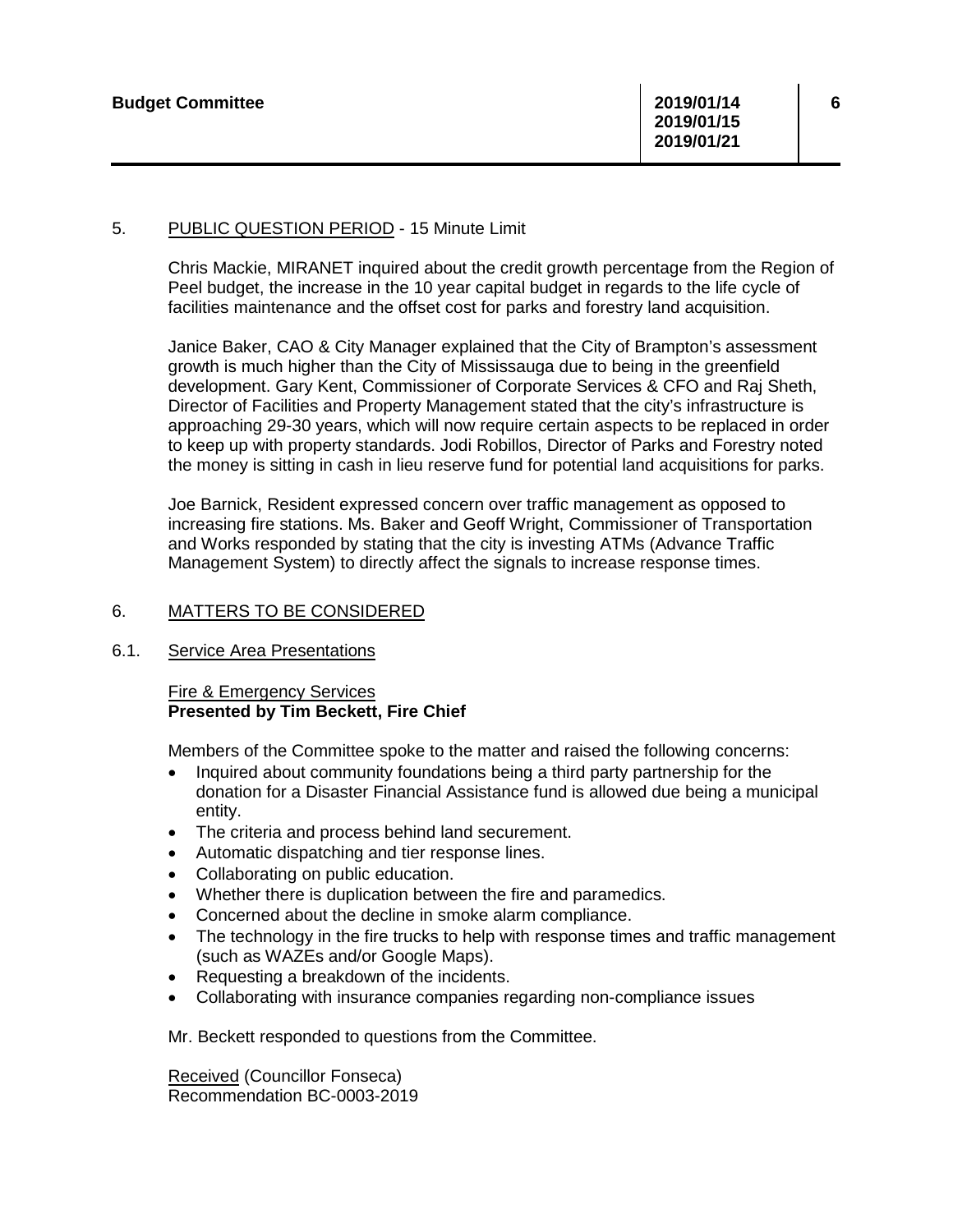## Parks & Forestry **Presented by Jodi Robillos, Director of Parks and Forestry**

Members of the Committee spoke to the matter and raised the following questions and concerns:

- Inquired how much the cost of each tree treatment is.
- Cost comparison between treating a tree versus replacing the tree.
- Requesting a detailed map of the cutting schedule.
- Inquired about opportunities to have companies offset the cost of shade structures.
- Inquired about funding for off leash parks and the need for more waste receptacles.
- Concerned about the lack of parking and wondering if MiWay can increase service times and routes in high peak times and areas to help with the parking issue.
- Inquired about the future plans regarding the funding for the invasion of species.
- Discussed the updates on Marina Software upgrade.
- Requesting an update pertaining to the partnership with the Region of Peel regarding the Lakeshore Hydro Trail.
- Concerned about the service levels for cutting and netting on rectangle fields.
- Discussed stewardship program for boulevard trees.
- Mentioned that there needs to be a plan in place for crematorium and burial grounds.
- Discussed the bins, benches and shelters in the City parks.

Ms. Robillos and Paul. Mitcham, Commissioner of Community Services responded to questions from the Committee.

Received (Councillor Fonseca) Recommendation BC-0003-2019

## Mississauga Library **Presented by Lori Kelly, Director of Library Services**

Members of the Committee spoke to the matter and raised the following concerns:

- Discussed the modernization of library as quasi library/community centre based on the additional services it provides and how the modernization revamps the library into a coffee house type of atmosphere.
- Further promotion is needed for other services the library provides to the public.
- Inquired about the increase staff compensation and support services offered.
- Discussed the pilot project regarding homelessness open window hub.
- The City and the Region of Peel should be working together on the Homelessness Outreach Program and having outreach workers on site.
- Discussed the operating cost as being the second lowest in comparison to other locations.
- Inquired about potential partnerships with technology companies.

Ms. Kelly responded to questions from the Committee.

Received (Councillor Parrish) Recommendation BC-0003-2019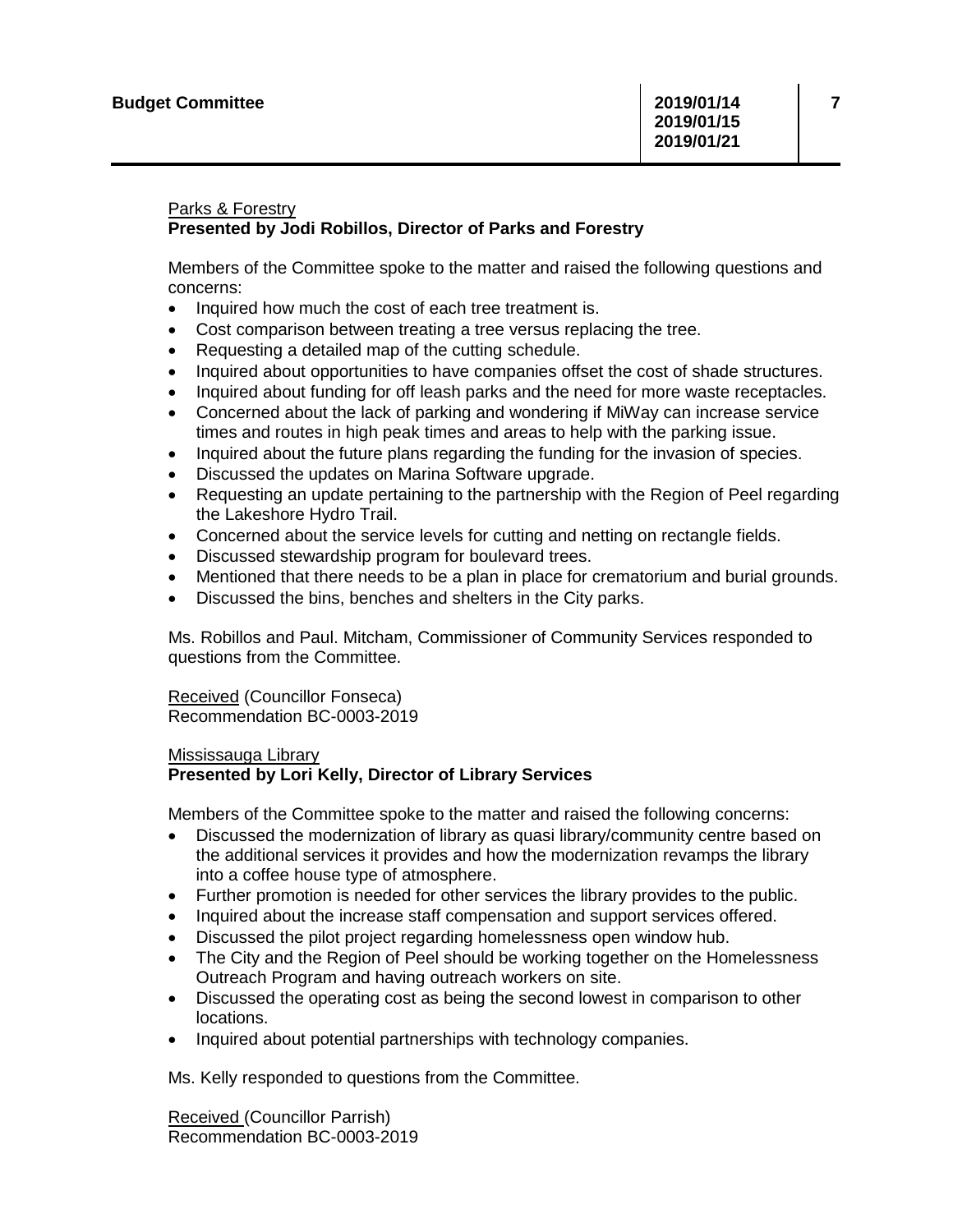## Recreation **Presented by Shari Lichterman, Director of Recreation**

Members of the Committee spoke to the matter and raised the following concerns:

- Requested to have the South Common Community Centre detailed design plan be moved up to 2022 instead of 2023. This requested amendment has been included in Item 6.10 Deliberations on 2019 Budget Recommendations.
- Residents' desire for a recreation centre, such as YMCA in south west of Ward 1.
- Creating pickle ball lines on existing outdoor tennis courts.
- Inquired about the Aquatic programs budget.
- Concerned about the lack of fitness centres in Ward 2.

Ms. Lichterman responded to questions from the Committee.

Direction was given to staff to provide an update in the form of a corporate report regarding the impacts of the CEO leaving Tourism Toronto.

Received (Councillor Ras) Recommendation BC-0003-2019

## **Culture**

## **Presented by Paul Damaso, Director of Arts & Culture**

Members of the Committee spoke to the matter and raised the following questions and concerns:

- Striving for a new Art Gallery in conjunction with private funding.
- Inquired about the lack of Christmas decorations across the City of Mississauga.
- Suggested the BIA to support the decorative aspect in the City.
- Inquired about the Municipal Accommodation Tax strategy.
- Inquired about the street banners.

Mr. Damaso responded to questions from the Committee.

Received (Councillor Ras) Recommendation BC-0003-2019

#### Environment **Presented by Michael Cleland, Director of Environment**

Members of the Committee spoke to the matter and raised the following concerns:

- Blackwood gallery installation;
- Radio frequency identification tags for waste and recycle pick-up;
- Whether there is duplication between Property Management and Waste;
- Hydrogen Fuel Set project;
- Urban agriculture;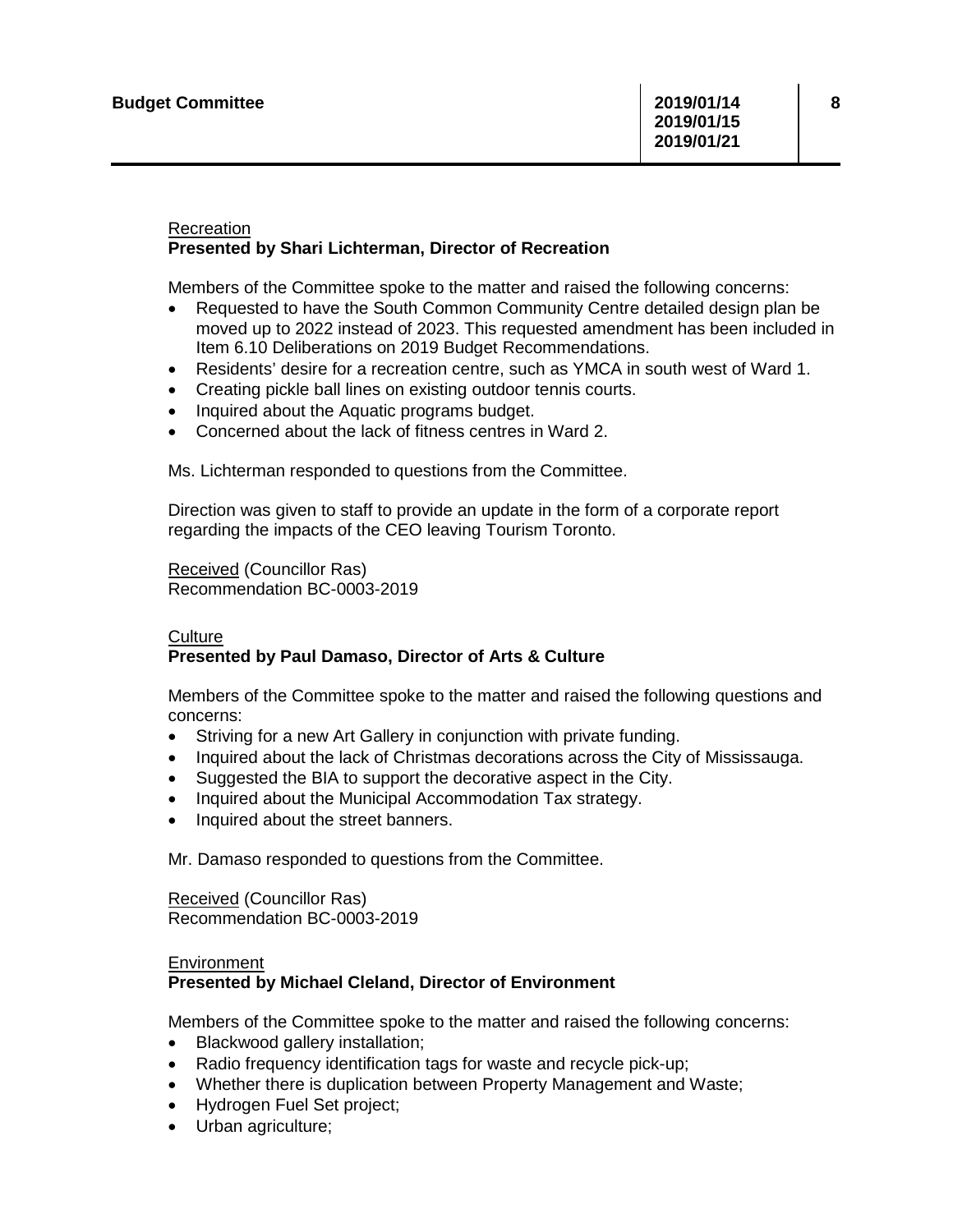- Inquired about electric power LRT versus the option of hydrogen fuel;
- Recycle sorters technology for high-rise buildings in Quebec;
- Organic waste;
- Pollinator gardens; and
- Electric charging stations at Metrolinx facilities.

Mr. Cleland, Director of Environment, Geoff Wright, Commissioner of Transportation & Works and Jodi Robillos, Director of Parks & Forestry responded to questions from the Committee.

Received (Councillor McFadden) Recommendation BC-0003-2019

## 7. CLOSED SESSION

Whereas the *Municipal Act, 2001*, as amended, requires Council to pass a motion prior to closing part of a meeting to the public;

And whereas the *Act* requires that the motion states the act of the holding of the closed meeting and the general nature of the matter to be considered at the closed meeting;

Now therefore be it resolved that a portion of the Budget Committee meeting to be held on January 14, 2019 shall be closed to the public to deal with the following matter; Pursuant to section 239 (2) of the Municipal Act, 2001, as amended:

7.1 Labour Relations or Employee Negotiations – 2019 Total Compensation

This motion was voted and carried at 1:27 PM

*Councillor Mahoney departed the meeting at 1:40pm prior to the Closed Session presentation and discussion.*

## 7.1 Item #1 – Labour Relations or Employee Negotiations - 2019 Total Compensation

Sharon Willock, Director, Human Resources, Antonietta DiSalvo, Human Resources and Elena Shiganova, Human Resources presented to Committee the total compensation for 2019. Janice Baker, City Manager and CAO, Ms. DiSalvo, and Ms. Shiganova responded to questions from Committee with respect to the presentation.

The Committee moved out of closed session at 2:25 PM

*Councillor Parrish departed the meeting at 2:25pm after the Closed Session presentation and discussion.*

As a result of the Closed Session, the following recommendation was voted on during public session: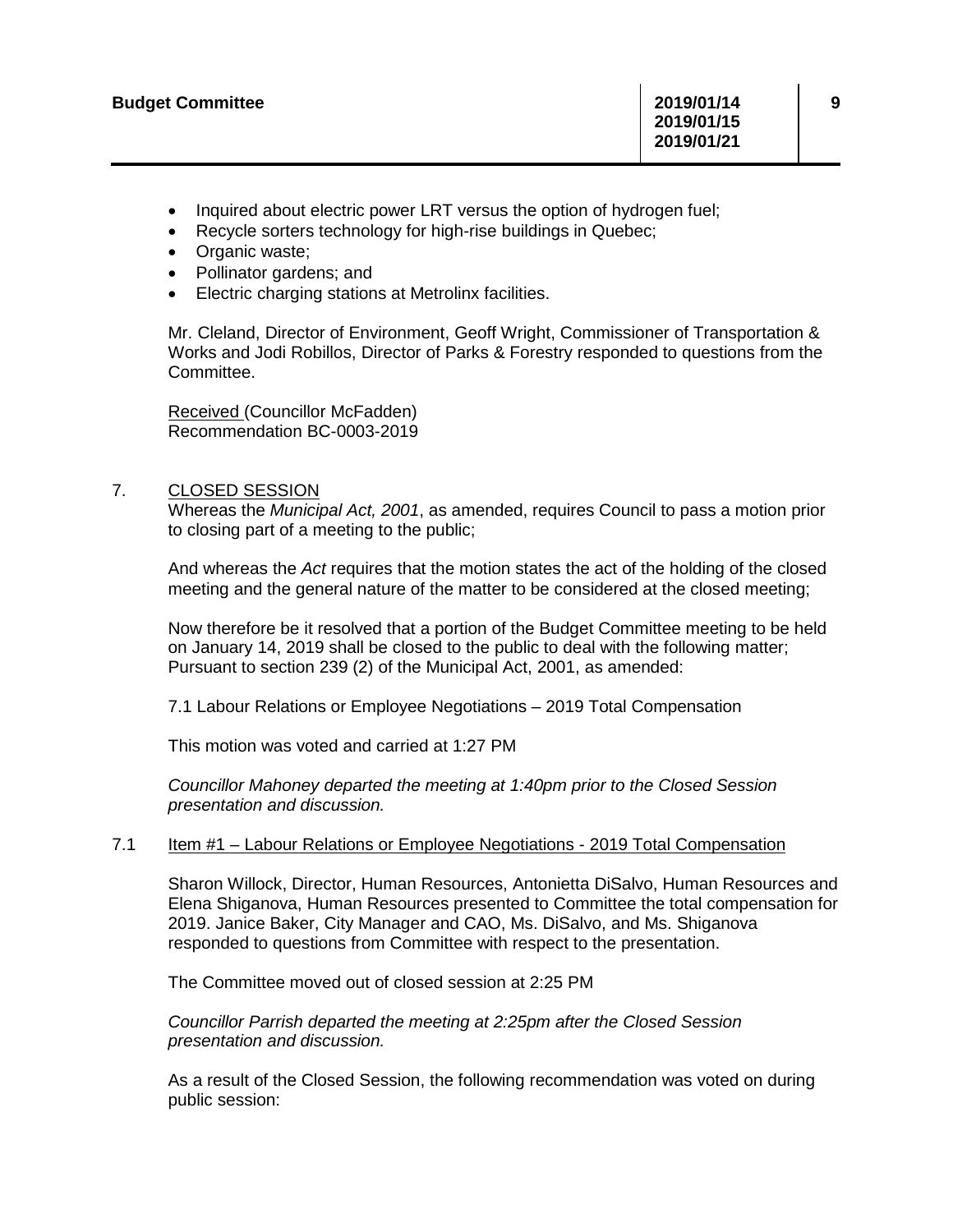## **RECOMMENDATION**

That the closed session presentation with respect to the 2019 Total Compensation be received.

| <b>RECORDED VOTE</b>   | <b>YES</b> | NO. | <b>ABSENT</b> | <b>ABSTAIN</b> |
|------------------------|------------|-----|---------------|----------------|
|                        |            |     |               |                |
| Mayor B. Crombie       | X          |     |               |                |
| Councillor S. Dasko    | X          |     |               |                |
| Councillor K. Ras      | Х          |     |               |                |
| Councillor C. Fonseca  | x          |     |               |                |
| Councillor J. Kovac    | X          |     |               |                |
| Councillor C. Parrish  |            |     | X             |                |
| Councillor R. Starr    | x          |     |               |                |
| Councillor D. Damerla  | X          |     |               |                |
| Councillor M. Mahoney  |            |     | X             |                |
| Councillor P. Saito    |            |     | X             |                |
| Councillor S. McFadden | x          |     |               |                |
| Councillor G. Carlson  |            |     |               |                |

Received (Councillor Starr) (9, 0, 3 – Absent) Recommendation BC-0004-2019

8. RECESS - 2:26 PM (Councillor Ras)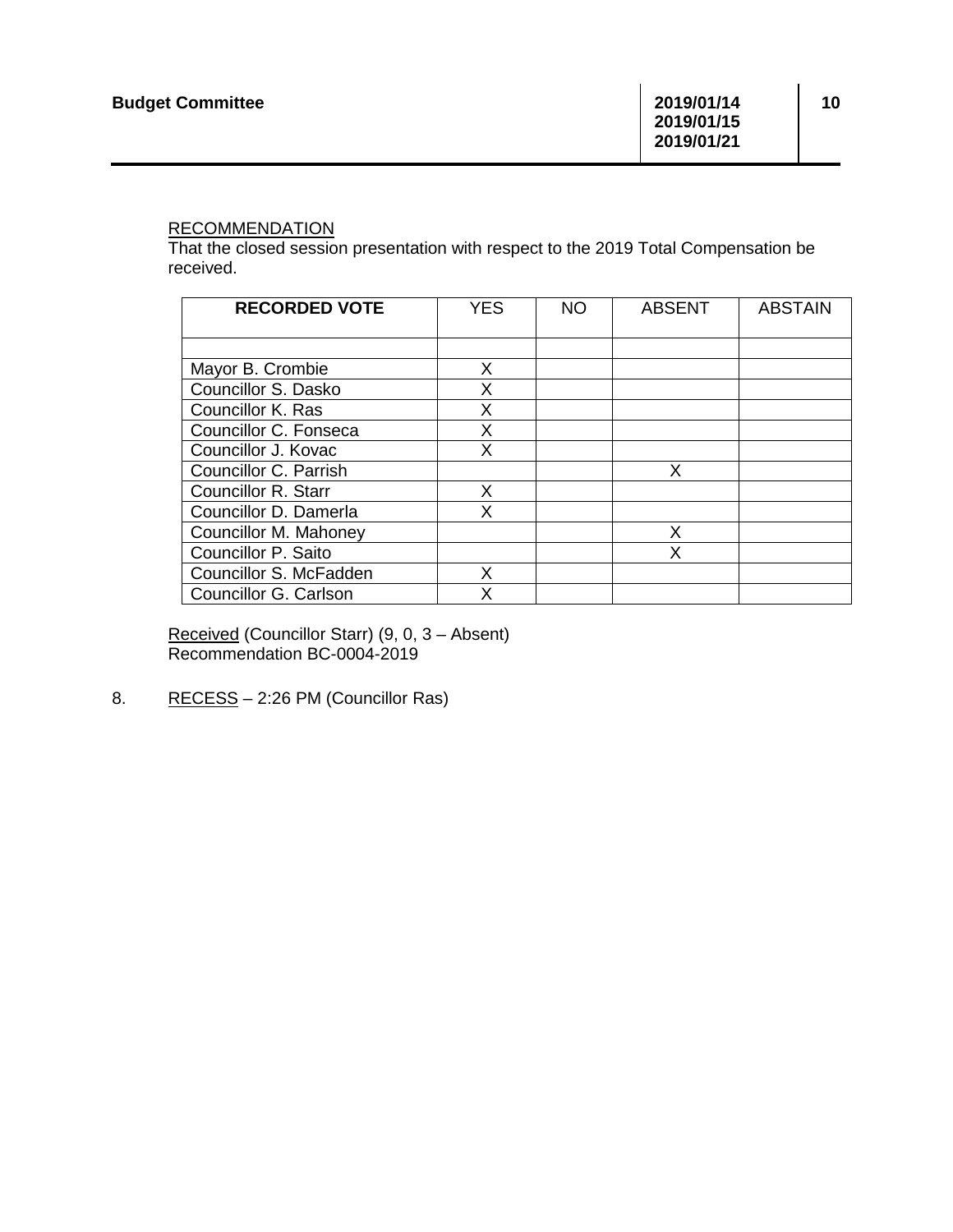## **January 15, 2019**

RECONVENE – 9:07 AM

## 4. DEPUTATIONS

## 4.3 David Wojick, CEO, Mississauga Board of Trade with respect to Storm Water Charges Additional Budget to Bolster Rebates to Business to Increase Mitigation Projects

Mr. Wojick highlighted the challenge the City is facing with the lack of participation for the Stormwater program incentive.

Members of the Committee spoke to the matter and raised the following concerns:

- Suggested placing an insert into the tax bill to draw attention to Commercial Stormwater rebate program.
- Mentioned the need for personal touch, such as running a workshop.

#### RECOMMENDATION

That the deputation by David Wojick, CEO, Mississauga Board of Trade with respect to the Storm Water Charges Additional Budget to Bolster Rebates to Business to Increase Mitigation Projects be received.

Received (Councillor Ras) Recommendation BC-0005-2019

5. PUBLIC QUESTION PERIOD - 15 Minute Limit

Chris Mackie inquired about the budget increase for MiWay. Geoff Marinoff, Director of MiWay responded by noting that transit enforcement is expanding, vehicles and equipment contributes to the high increase as well as the ATMs (Advance Traffic Management System) rollout.

Jonathan Giggs, Citizen Member of MCAC (Mississauga Cycle Advisory Committee) inquired how the funding for cycling is evaluated and how are the priorities set. Mr. Giggs inquired further regarding additional staff and the Burnahamthorpe Trail. Geoff Wright, Commissioner of Transportation and Works explained that the annual funding is allocated to the appropriate areas based on the Cycling Master Plan.

Councillor Fonseca spoke to the following;

• To support the recommendation that the agenda for the next MCAC meeting February 5, 2019 include a comprehensive review of cycle infrastructure priorities, for optimal network completion and the existing capital infrastructure program and that the role of staffs in the active transportation division be explained for better ongoing liaison, a mutual accomplishments of priorities and in addition 2019 initiatives for vision zero should be explained through a joint meeting with Road Safety Committee.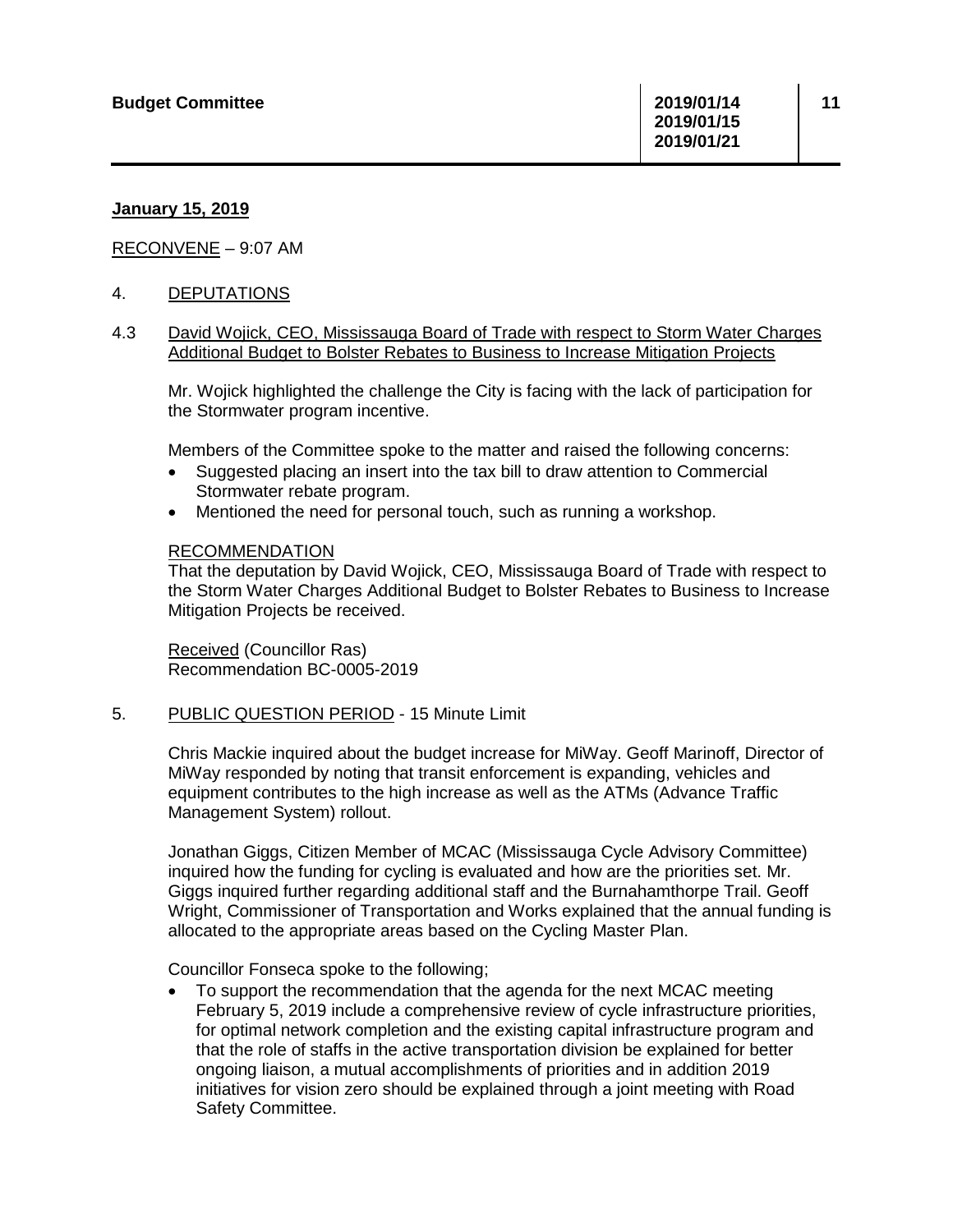- That the first meeting of MCAC for the new term of council address the priorities and to set a second meeting to address priorities in a budget cycle.
- To support Ontario Good Roads Association motion and recommendation (that the Ministry (of Transportation) should convene a stakeholders taskforce group to advise the government on how a vision zero strategy can be developed and deployed in Ontario) and that the Mayor send a letter in support and raise this at the MP/MPP meeting on February  $1<sup>st</sup>$ , 2019.

## 6. MATTERS CONSIDERED

## 6.1 Service Area Presentations

## **Stormwater**

## **Presented by Helen Noehammer, Director Infrastructure Planning & Engineering Services**

Members of the Committee spoke to the matter and raised the following concerns:

- Exemptions and credits;
- Service levels;
- CVC (Credit Valley Conservation) partnerships and funding;
- Ponds signage:
- Request to look into filtration on the pipe spouts that hang down in the tunnels;
- Cost avoidance versus cost saving; and
- Bill 66 update.

Ms. Noehammer and Janice Baker, City Manager and CAO responded to questions and concerns from the Committee. Also, Ms. Noehammer responded to David Wojick's concerns and questions previously asked during his deputation (Item 4.3).

Received (Councillor Starr) Recommendation BC-0003-2019

## Facilities & Property Management **Presented by Raj Sheth, Director of Facilities and Property Management**

Members of the Committee spoke to the matter and raised the following concerns:

- Requested to institute proactive methods such as security cameras and signage to prevent further vandalism.
- Inquired about when the Great Hall will be levelled out to create greater accessibility.
- Inquired about life cycles on the building.
- Mentioned Port Credit Library monitoring.

Mr. Sheth responded to questions and concerns from the Committee.

Received (Councillor Parrish) Recommendation BC-0003-2019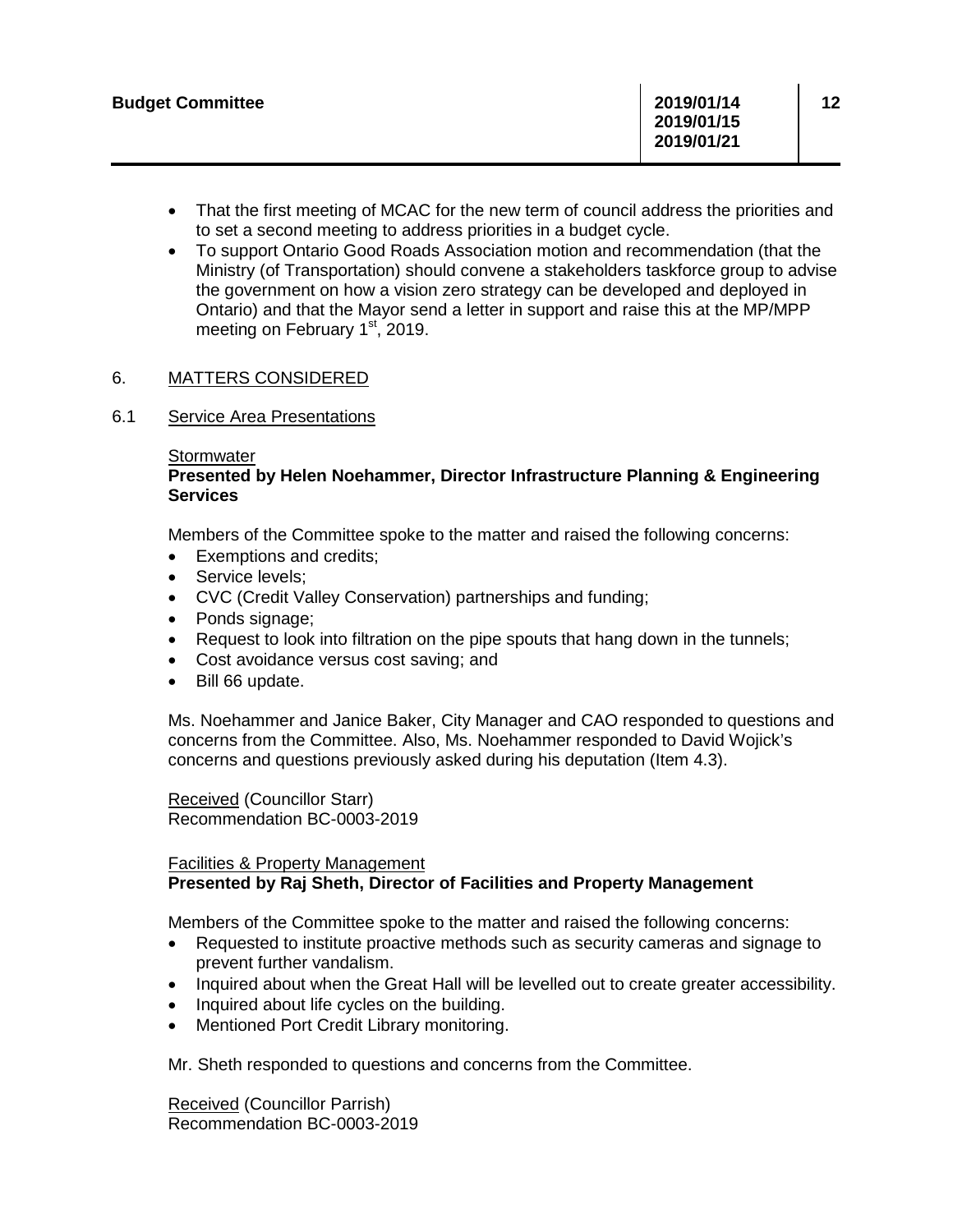## MiWay **Presented by Geoff Marinoff, Director**

Members of the Committee spoke to the matter and raised the following concerns:

- Bus shelters, lighting and stops;
- Bus stop times and routes;
- Outdated presto machines;
- The office of the director increases;
- Cleanliness on the buses;
- The apprentice program;
- Equipment maintenance;
- LRT update;
- Funding mechanisms;
- Aligning the bus times with the students after school to go to the community centres;
- Start time of the seniors one dollar fare; and
- Fare integration between the City of Mississauga and the City of Brampton.

Mr. Marinoff, Mr. Wright, Commissioner of Transportation & Works and Janice Baker, City Manager and CAO responded to questions and concerns from the Committee.

Direction was given to staff to provide an updated report on transit ridership as well as three updated reports on the LRT, Kipling Hub and shelter maintenance (snow, salt, and debris) to the Mississauga Cycling Advisory Committee.

*Mayor Crombie departed the meeting at 12:19pm during the discussion of Item 6.1 due to Other Municipal Business. Councillor Starr sat in as acting Chair of the Committee. Councillor Damerla stepped in as Acting Mayor and Chair of the Budget Committee at 12:24pm.* 

Received (Councillor Parrish) Recommendation BC-0003-2019

Item 6.9 MiWay Seniors One Dollar Fare Update brought forward for a recorded vote.

## 6.9 MiWay Seniors One Dollar Fare Update

Discussion regarding the start time of the MiWay Seniors One Dollar Fare.

Direction was given to staff to have the MiWay Seniors One Dollar Fare begin at 8:30am in the morning.

## RECOMMENDATION

1. That the start time for the MiWay Senior One Dollar Fare be 8:30am based on the information outlined in the report entitled "MiWay Senior One Dollar Fare Update" to Budget Committee dated January 2, 2019, from the Commissioner of Transportation and Works.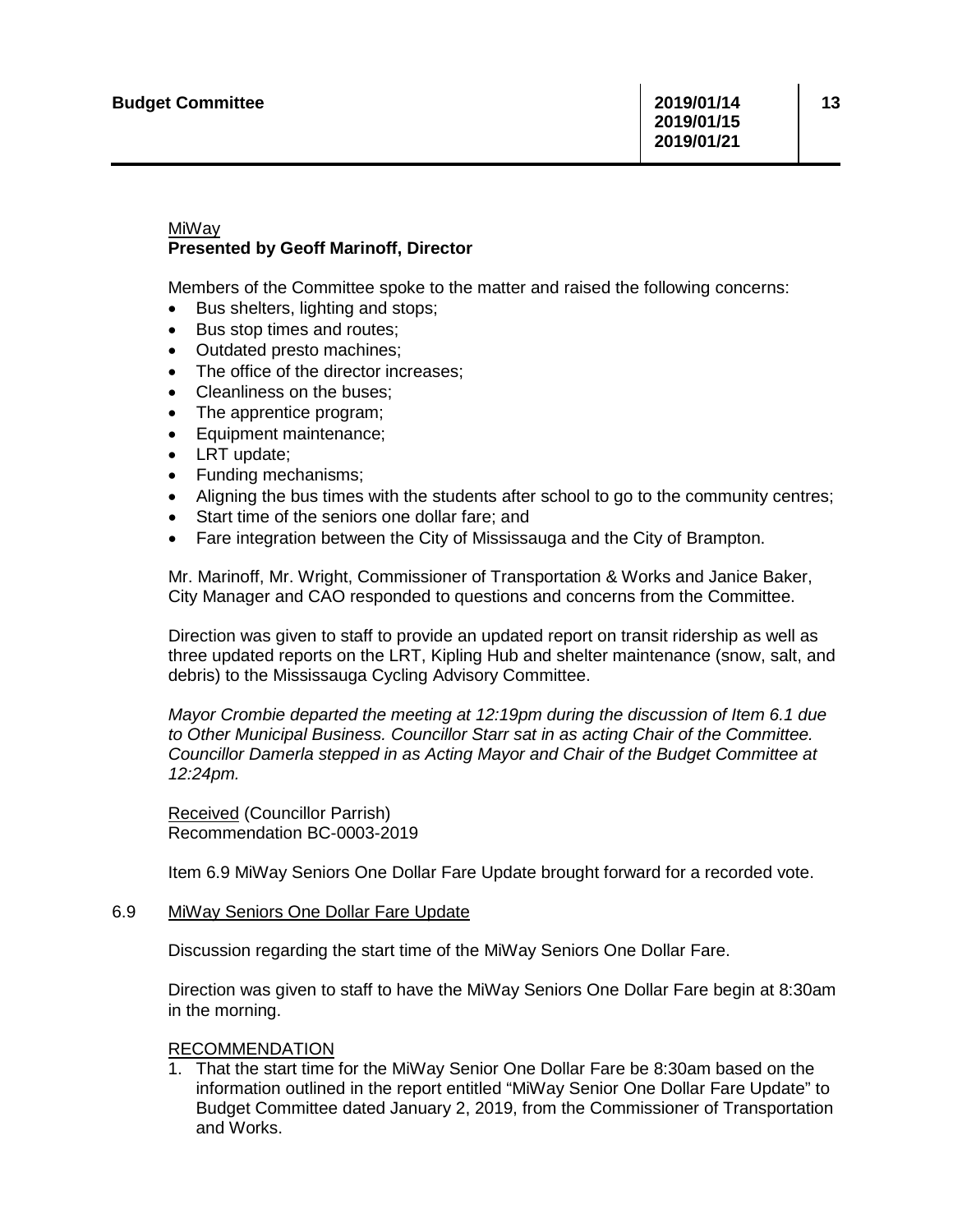2. That staff prepare a by-law to amend the MiWay Fees and Charges By-law.

| <b>RECORDED VOTE</b>   | <b>YES</b> | NO. | <b>ABSENT</b> | <b>ABSTAIN</b> |
|------------------------|------------|-----|---------------|----------------|
|                        |            |     |               |                |
| Mayor B. Crombie       |            |     | X             |                |
| Councillor S. Dasko    |            |     | x             |                |
| Councillor K. Ras      | X.         |     |               |                |
| Councillor C. Fonseca  | X          |     |               |                |
| Councillor J. Kovac    | x          |     |               |                |
| Councillor C. Parrish  | X          |     |               |                |
| Councillor R. Starr    | X          |     |               |                |
| Councillor D. Damerla  | X          |     |               |                |
| Councillor M. Mahoney  | x          |     |               |                |
| Councillor P. Saito    |            |     | X             |                |
| Councillor S. McFadden | x          |     |               |                |
| Councillor G. Carlson  |            |     |               |                |

Amended/Approved (Councillor Parrish) (9, 0, 3 – Absent) Recommendation BC-0006-2019

## 7. CLOSED SESSION

Whereas the *Municipal Act, 2001*, as amended, requires Council to pass a motion prior to closing part of a meeting to the public;

And whereas the *Act* requires that the motion states the act of the holding of the closed meeting and the general nature of the matter to be considered at the closed meeting;

Now therefore be it resolved that a portion of the Budget Committee meeting to be held on January 15, 2019 shall be closed to the public to deal with the following matter; Pursuant to section 239 (2) of the Municipal Act, 2001, as amended:

7.2 Personal matters about an identifiable individual, including a municipal employee - 21 Division CMT Malton Project

This motion was voted and carried at 12:32 PM

## 7.2 Item #2 - Personal matters about an identifiable individual, including a municipal employee – 21 Division CMT Malton Project

Councillor Parrish, Ward 5 brought forward a report and discussed the issues and the plans to address the problem. Paul Mitcham, Commissioner of Community Services responded to questions from Committee with respect to the plan to rectify the issues outlined in the report.

The Committee moved out of closed session at 1:07 PM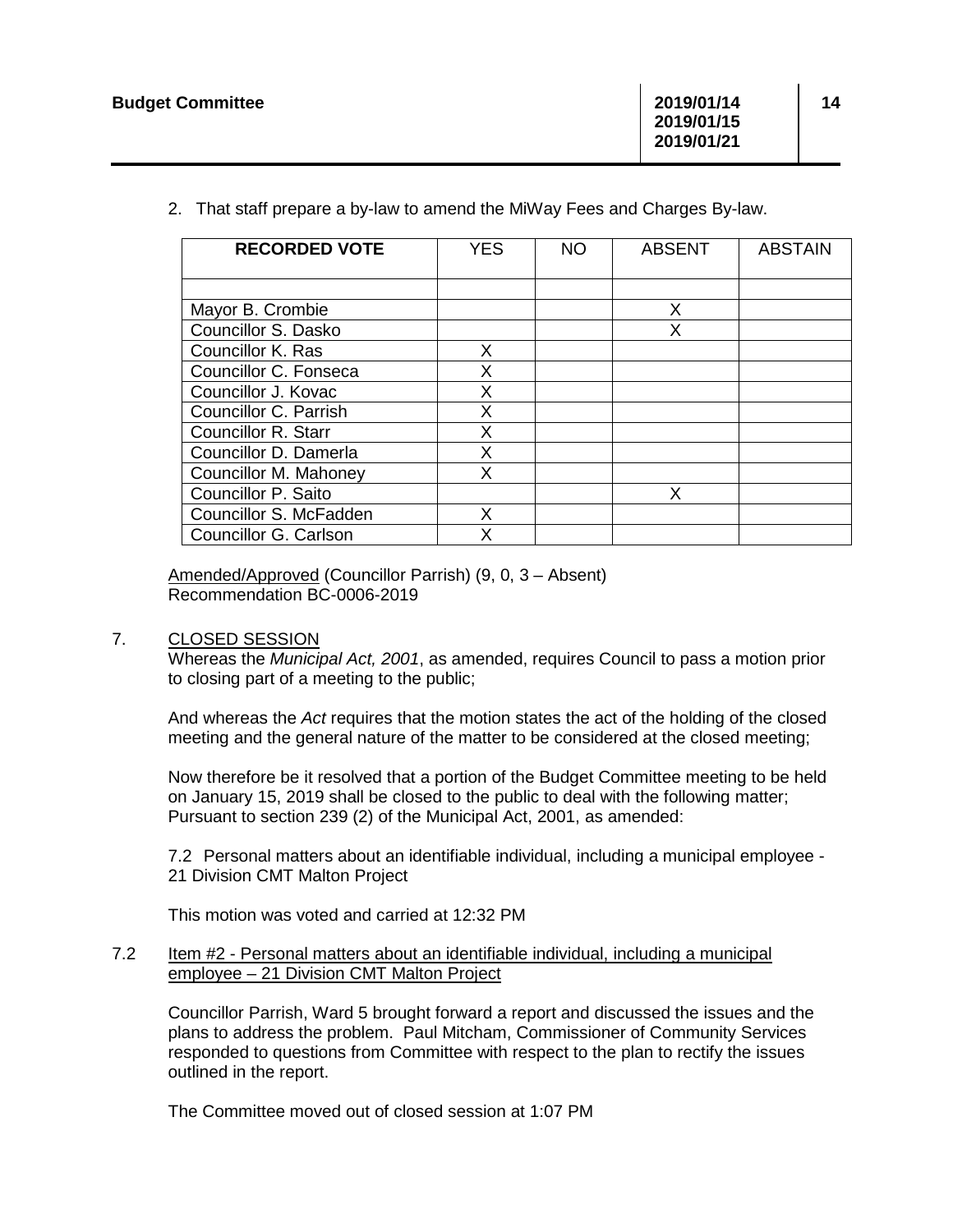*Councillor Mahoney and Councillor McFadden departed the meeting at 1:07pm.* 

As a result of the Closed Session, the following recommendation was voted on during public session:

## RECOMMENDATION

That the closed session verbal update and information presented with respect to the 21 Division CMT Malton Project be received.

| <b>RECORDED VOTE</b>       | <b>YES</b> | NO. | <b>ABSENT</b> | <b>ABSTAIN</b> |
|----------------------------|------------|-----|---------------|----------------|
|                            |            |     |               |                |
| Mayor B. Crombie           |            |     | X             |                |
| Councillor S. Dasko        | X          |     |               |                |
| Councillor K. Ras          | X          |     |               |                |
| Councillor C. Fonseca      | X          |     |               |                |
| Councillor J. Kovac        | x          |     |               |                |
| Councillor C. Parrish      | X          |     |               |                |
| <b>Councillor R. Starr</b> | X          |     |               |                |
| Councillor D. Damerla      | X          |     |               |                |
| Councillor M. Mahoney      |            |     | X             |                |
| Councillor P. Saito        |            |     | X             |                |
| Councillor S. McFadden     |            |     |               |                |
| Councillor G. Carlson      | x          |     |               |                |

Received (Councillor Parrish) (8, 0, 4 – Absent) Recommendation BC-0007-2019

8. RECESS - 1:09 PM (Councillor Parrish)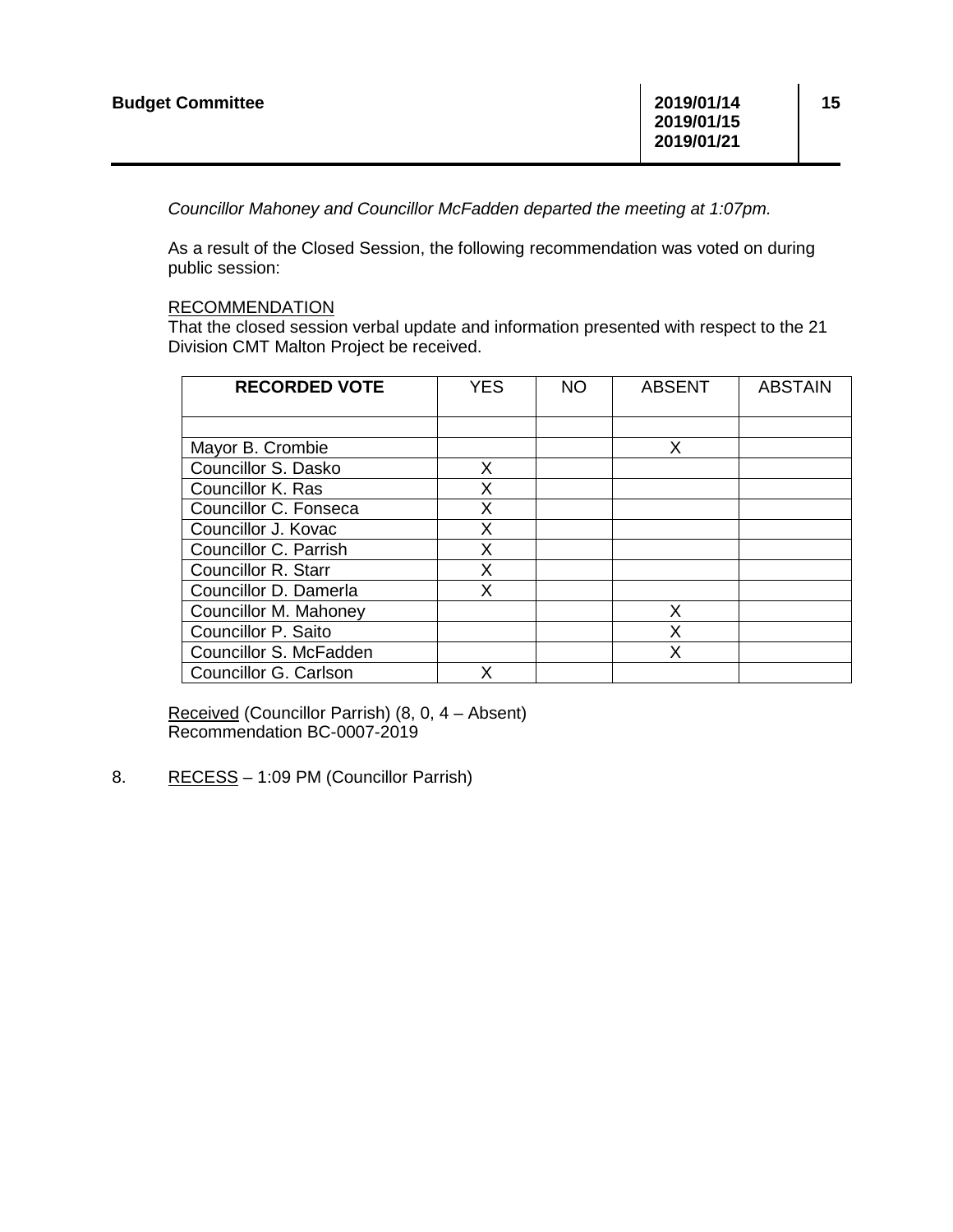## **January 21, 2019**

## RECONVENE – 9:07 AM

## 4. DEPUTATIONS

## 4.4 Chris Mackie, MIRANET (Mississauga Resident's Association Network) regarding Issues Related to the 2019 Budget and 2019-2022 Business Plan

Mr. Mackie discussed the issues related to the 2019 Budget and ten year capital budget.

Members of the Committee spoke to the matter and raised the following concerns:

- The combined city and regional tax;
- Employment full time vs. contract positions:
- The collective agreement;
- Presto rates and commission;
- Fire education and training;
- Year-end surplus;
- Capital budget and reserve; and
- Malton Youth Hub.

Janice Baker, City Manager and CAO, Gary Kent, Commissioner of Corporate Services & Chief Financial Officer, Paul Mitcham, Commissioner of Community Services, Geoff Wright, Commissioner of Transportation & Works and Tim Beckett, Fire Chief responded to questions and concerns from the Committee and Mr. Mackie.

## RECOMMENDATION

That the deputation by Chris Mackie, MIRANET (Mississauga Resident's Association Network) regarding Issues related to the 2019 Budget and 2019-2022 Business Plan be received.

Received (Councillor Ras) Recommendation BC-0008-2019

## 5. PUBLIC QUESTION PERIOD – Nil

## 6. MATTERS TO BE CONSIDERED

6.1 Service Area Presentations

Roads

## **Presented by Helen Noehammer, Director Infrastructure Planning & Engineering Services**

Members of the Committee spoke to the matter and raised the following concerns:

• Advanced Traffic Management pilot;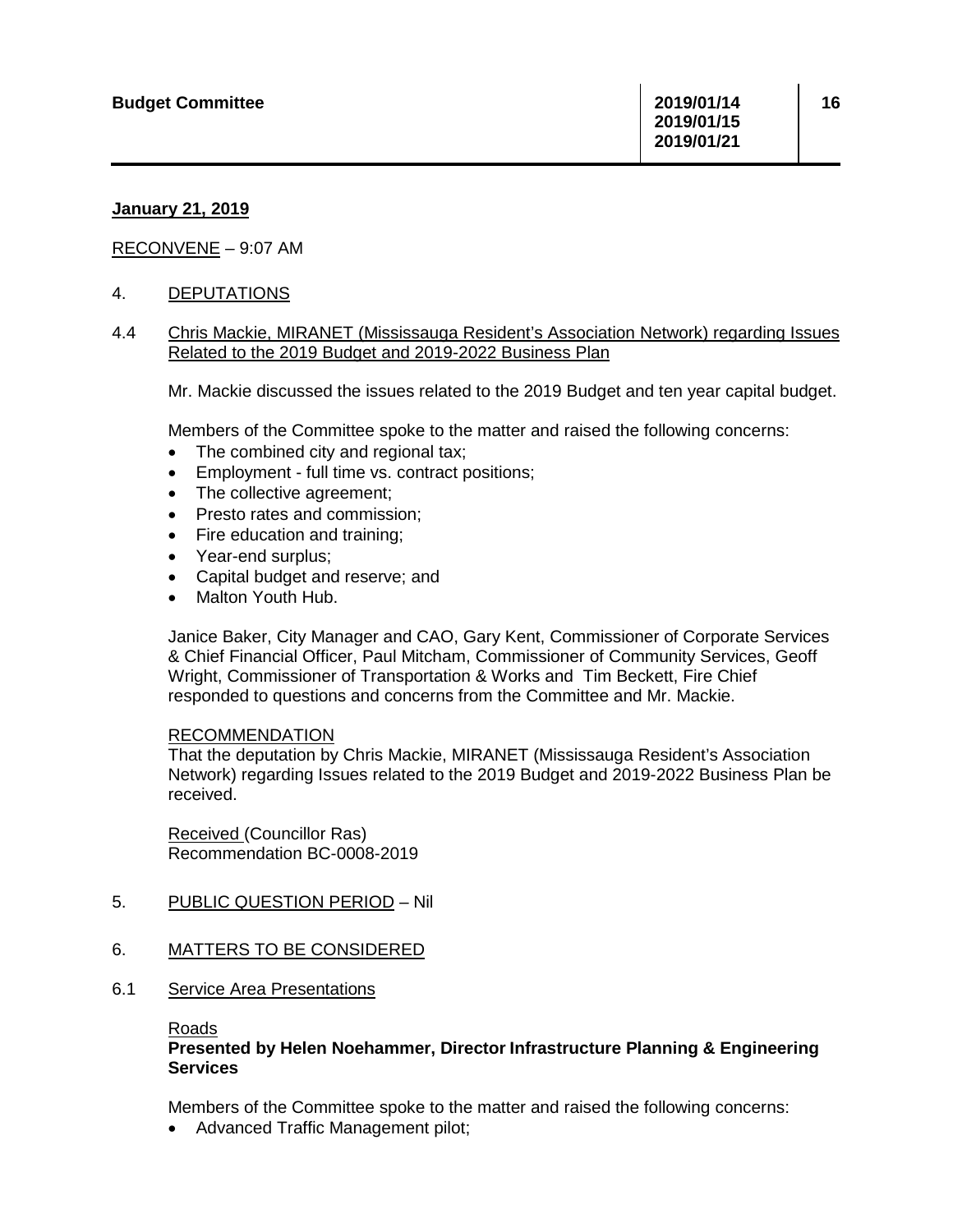- Traffic calming;
- Vision zero;
- Gross park revenue;
- Road conditions;
- Fleet management;
- The focus of the cycling FTE;
- Capital programs;
- Working with the Region of Peel; and
- Parking revenues.

Ms. Noehammer, Javed Khan, Manager Traffic Signals & Systems, Andy Bate, Manager Traffic Services & Road and Geoff Wright, Commissioner of Transportation & Works responded to questions and concerns from the Committee.

Received (Councillor Ras) Recommendation BC-0003-2019

## Land Development Services **Presented by Andrew Whittemore, Commissioner of Planning and Building**

Members of the Committee spoke to the matter and raised the following concerns:

- Airbnb regulations and by-laws;
- Talent acquisition through internships;
- Secondary units and building codes;
- Dundas Connects;
- Impacts of Bill 66;
- Reimaging plazas; and
- LRT corridor.

Mr. Whittemore and Lesley Pavan, Director Development & Design, Ezio Savini, Director Building & Chief Building Office responded to questions and concerns from the Committee.

Received (Councillor Parrish) Recommendation BC-0003-2019

6.2 2019 Budget Engagement

## RECOMMENDATION

That the 2019 Budget Engagement Results report dated December 7, 2018 from the Commissioner of Corporate Services and Chief Financial Officer be received for information.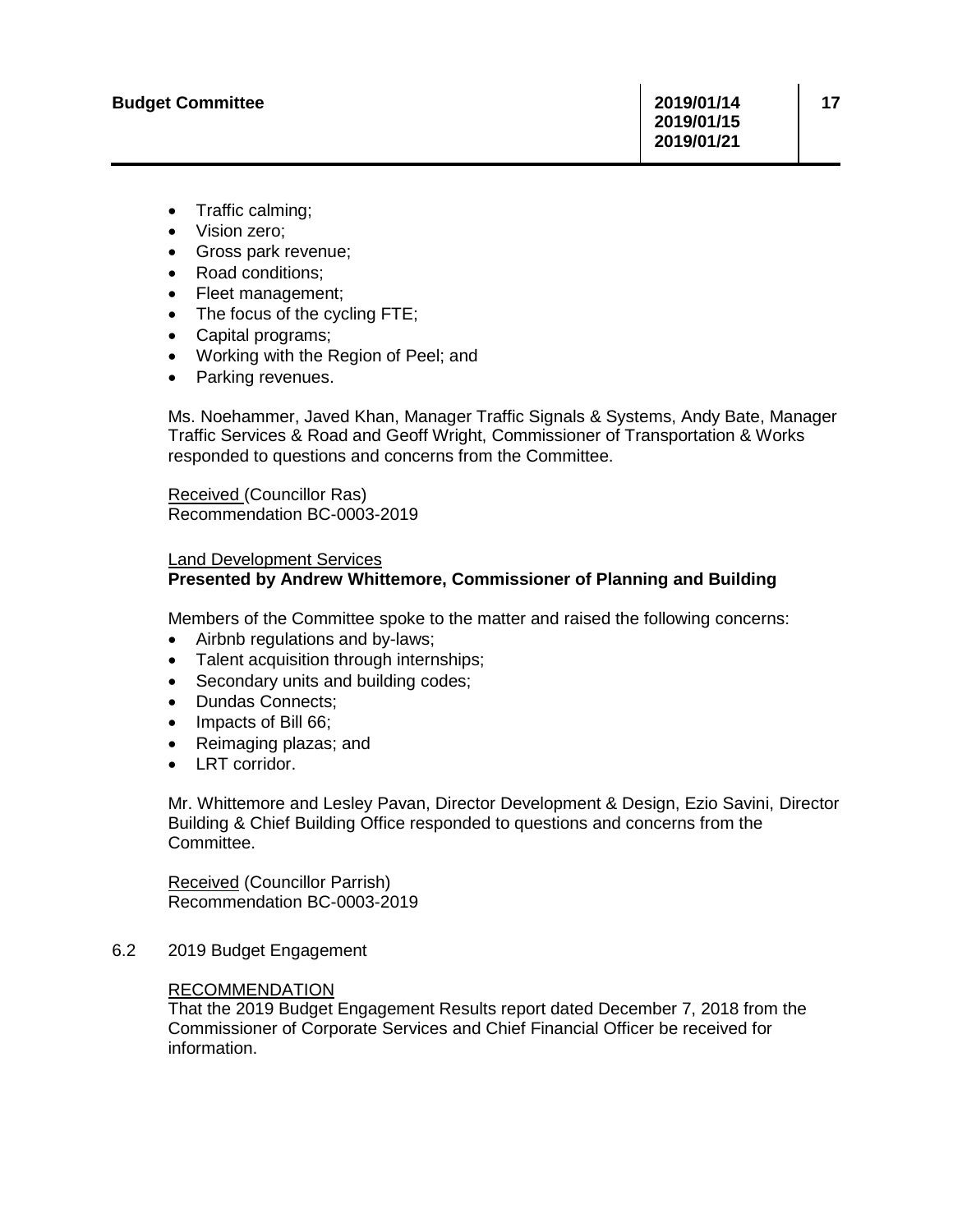**2019/01/15 2019/01/21**

**18**

| <b>RECORDED VOTE</b>   | <b>YES</b> | <b>NO</b> | <b>ABSENT</b> | <b>ABSTAIN</b> |
|------------------------|------------|-----------|---------------|----------------|
|                        |            |           |               |                |
|                        |            |           |               |                |
| Mayor B. Crombie       | X          |           |               |                |
| Councillor S. Dasko    |            |           | X             |                |
| Councillor K. Ras      | X          |           |               |                |
| Councillor C. Fonseca  | X          |           |               |                |
| Councillor J. Kovac    | X          |           |               |                |
| Councillor C. Parrish  | x          |           |               |                |
| Councillor R. Starr    |            |           | X             |                |
| Councillor D. Damerla  |            |           |               |                |
| Councillor M. Mahoney  | X          |           |               |                |
| Councillor P. Saito    |            |           |               |                |
| Councillor S. McFadden |            |           |               |                |
| Councillor G. Carlson  |            |           |               |                |

Received (Councillor Ras) (8, 0, 4 – Absent) Recommendation BC-0009-2019

## 6.3 Lean Program and Continuous Improvement Update

### RECOMMENDATION

That the report titled "Lean Program and Continuous Improvement Update" dated December 4th, 2018 from the Commissioner of Corporate Services and Chief Financial Officer be received for information.

| <b>RECORDED VOTE</b>       | <b>YES</b> | <b>NO</b> | <b>ABSENT</b> | <b>ABSTAIN</b> |
|----------------------------|------------|-----------|---------------|----------------|
|                            |            |           |               |                |
| Mayor B. Crombie           | X.         |           |               |                |
| Councillor S. Dasko        | X          |           |               |                |
| Councillor K. Ras          | X          |           |               |                |
| Councillor C. Fonseca      | X          |           |               |                |
| Councillor J. Kovac        | X          |           |               |                |
| Councillor C. Parrish      | X          |           |               |                |
| <b>Councillor R. Starr</b> |            |           | X             |                |
| Councillor D. Damerla      |            |           | X             |                |
| Councillor M. Mahoney      | x          |           |               |                |
| Councillor P. Saito        |            |           | X             |                |
| Councillor S. McFadden     | x          |           |               |                |
| Councillor G. Carlson      | x          |           |               |                |

Received (Councillor McFadden) (9, 0, 3 – Absent) Recommendation BC-0010-2019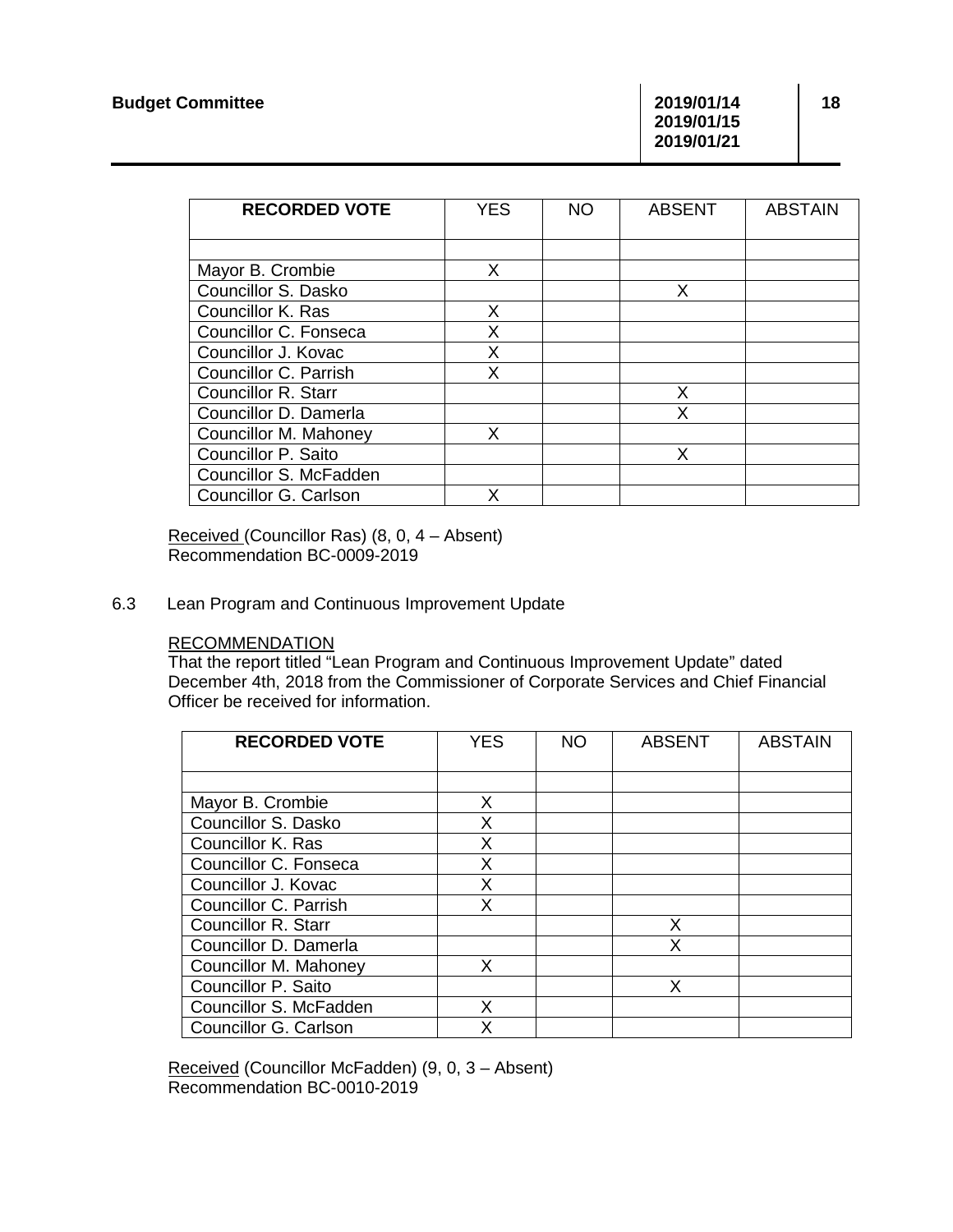## 6.4 2018 Emerald Ash Borer (EAB) Update

## RECOMMENDATION

That the Corporate Report dated November 6, 2018, from the Commissioner of Community Services entitled "2018 Emerald Ash Borer (EAB) Update" be received for information.

| <b>RECORDED VOTE</b>       | <b>YES</b> | <b>NO</b> | <b>ABSENT</b> | <b>ABSTAIN</b> |
|----------------------------|------------|-----------|---------------|----------------|
|                            |            |           |               |                |
| Mayor B. Crombie           | X          |           |               |                |
| Councillor S. Dasko        | X          |           |               |                |
| Councillor K. Ras          | X          |           |               |                |
| Councillor C. Fonseca      | X          |           |               |                |
| Councillor J. Kovac        | X          |           |               |                |
| Councillor C. Parrish      | X          |           |               |                |
| <b>Councillor R. Starr</b> |            |           | X             |                |
| Councillor D. Damerla      |            |           | X             |                |
| Councillor M. Mahoney      | X.         |           |               |                |
| Councillor P. Saito        |            |           | X             |                |
| Councillor S. McFadden     | x          |           |               |                |
| Councillor G. Carlson      | x          |           |               |                |

Received (Councillor Fonseca) (9, 0, 3 – Absent) Recommendation BC-0011-2019

6.5 Shade Structures in City Parks

## RECOMMENDATION

That the report dated December 3, 2018 and entitled "Shade Structures in City Parks" be received for information.

| <b>RECORDED VOTE</b>       | <b>YES</b> | <b>NO</b> | <b>ABSENT</b> | <b>ABSTAIN</b> |
|----------------------------|------------|-----------|---------------|----------------|
|                            |            |           |               |                |
| Mayor B. Crombie           | x          |           |               |                |
| Councillor S. Dasko        | X          |           |               |                |
| Councillor K. Ras          | X          |           |               |                |
| Councillor C. Fonseca      | x          |           |               |                |
| Councillor J. Kovac        | x          |           |               |                |
| Councillor C. Parrish      | X          |           |               |                |
| <b>Councillor R. Starr</b> |            |           | x             |                |
| Councillor D. Damerla      |            |           | X             |                |
| Councillor M. Mahoney      | x          |           |               |                |
| Councillor P. Saito        |            |           | x             |                |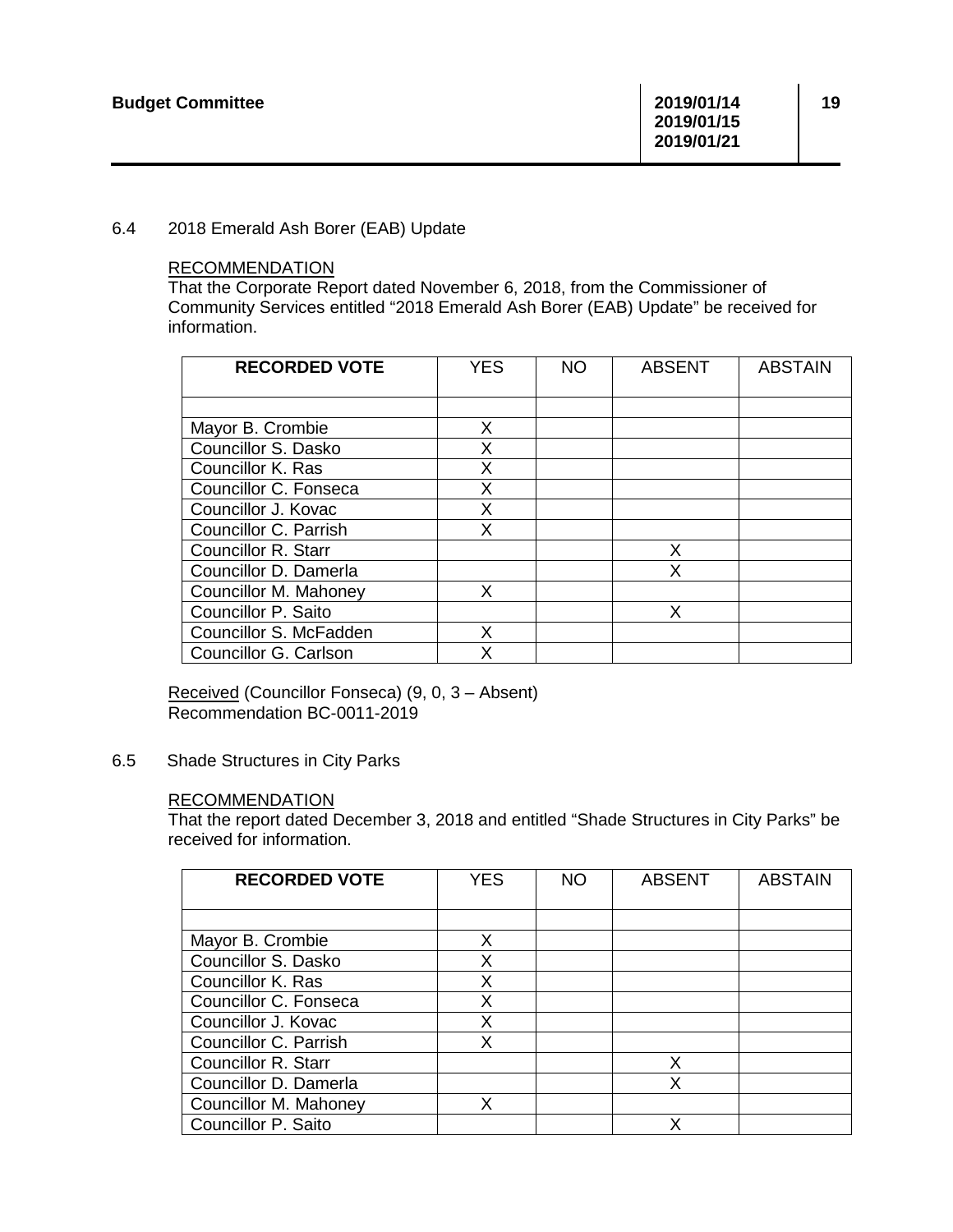| Councillor S. McFadden |  |  |
|------------------------|--|--|
| Councillor G. Carlson  |  |  |

Received (Councillor Dasko) (9, 0, 3 – Absent) Recommendation BC-0012-2019

6.6 Disaster Financial Assistance and Emergency Relief

## RECOMMENDATION

That the Director of Emergency Management/Fire Chief be directed to explore a third party partnership for the donation management of public and private monies for a Disaster Financial Assistance Fund and that an internal Emergency Relief Contingency Fund for residential disasters not be pursued as outlined in the Corporate Report dated November 5, 2018 from the Commissioner of Community Services titled, "Disaster Financial Assistance Fund and Emergency Relief".

| <b>RECORDED VOTE</b>       | <b>YES</b> | <b>NO</b> | <b>ABSENT</b> | <b>ABSTAIN</b> |
|----------------------------|------------|-----------|---------------|----------------|
|                            |            |           |               |                |
| Mayor B. Crombie           | X          |           |               |                |
| Councillor S. Dasko        | X          |           |               |                |
| Councillor K. Ras          | X          |           |               |                |
| Councillor C. Fonseca      | X          |           |               |                |
| Councillor J. Kovac        | X          |           |               |                |
| Councillor C. Parrish      | X          |           |               |                |
| <b>Councillor R. Starr</b> |            |           | X             |                |
| Councillor D. Damerla      |            |           | X             |                |
| Councillor M. Mahoney      | X          |           |               |                |
| Councillor P. Saito        |            |           | X             |                |
| Councillor S. McFadden     | x          |           |               |                |
| Councillor G. Carlson      | x          |           |               |                |

Approved (Councillor Fonseca) (9, 0, 3 – Absent) Recommendation BC-0013-2019

6.7 Municipal Act Reporting Requirements under Ontario Regulation 284/09 and Annual Report on Commodity Price Hedging Agreements for 2018 (Electricity and Natural Gas)

## RECOMMENDATION

That the Corporate Report dated December 4, 2018 entitled "Municipal Act Reporting Requirements under Ontario Regulation 284/09 and Annual Report on Commodity Price Hedging Agreements for 2018 (Electricity and Natural Gas)", from the Commissioner, Corporate Services and Chief Financial Officer be approved.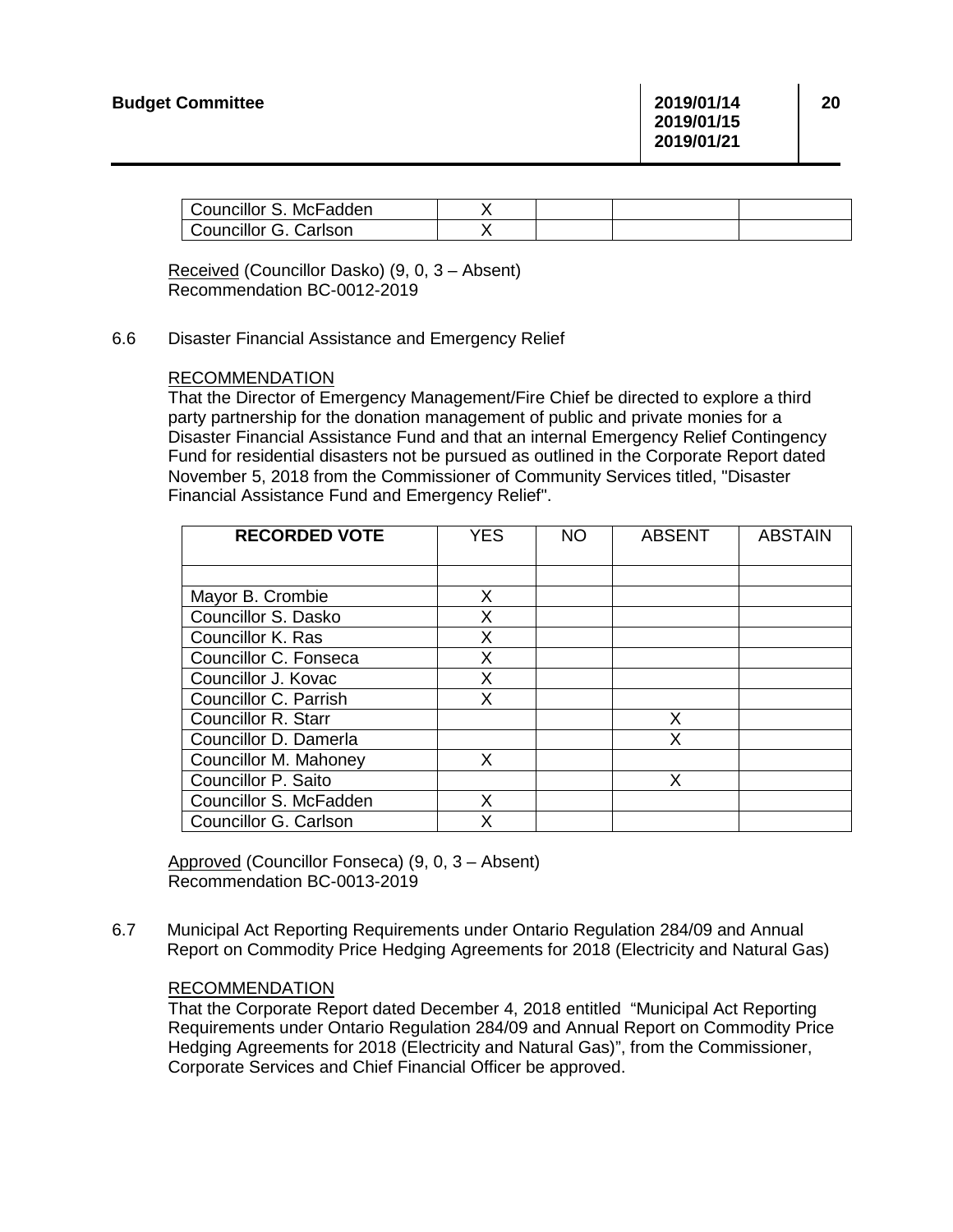**2019/01/15 2019/01/21**

| <b>RECORDED VOTE</b>   | <b>YES</b> | <b>NO</b> | <b>ABSENT</b> | <b>ABSTAIN</b> |
|------------------------|------------|-----------|---------------|----------------|
|                        |            |           |               |                |
| Mayor B. Crombie       | Х          |           |               |                |
| Councillor S. Dasko    | X          |           |               |                |
| Councillor K. Ras      | X          |           |               |                |
| Councillor C. Fonseca  | X          |           |               |                |
| Councillor J. Kovac    | Χ          |           |               |                |
| Councillor C. Parrish  | X          |           |               |                |
| Councillor R. Starr    |            |           | X             |                |
| Councillor D. Damerla  |            |           | X             |                |
| Councillor M. Mahoney  | X          |           |               |                |
| Councillor P. Saito    |            |           | X             |                |
| Councillor S. McFadden |            |           | x             |                |
| Councillor G. Carlson  |            |           |               |                |

Approved (Councillor Ras) (8, 0, 4 – Absent) Recommendation BC-0014-2019

6.8 2019 Conversion of Full-Time Contract Staff to Permanent Status

## RECOMMENDATION

That the report dated November 7, 2018 from the Commissioner of Corporate Services and Chief Financial Officer entitled "2019 Conversion of Full-Time Contract Staff to Permanent Status" be approved; and incorporated into the 2019 Operating Budget at a cost of \$5,586.

| <b>RECORDED VOTE</b>       | <b>YES</b> | <b>NO</b> | <b>ABSENT</b> | <b>ABSTAIN</b> |
|----------------------------|------------|-----------|---------------|----------------|
|                            |            |           |               |                |
| Mayor B. Crombie           | X          |           |               |                |
| Councillor S. Dasko        | X          |           |               |                |
| Councillor K. Ras          | X          |           |               |                |
| Councillor C. Fonseca      | X          |           |               |                |
| Councillor J. Kovac        | X          |           |               |                |
| Councillor C. Parrish      | X          |           |               |                |
| <b>Councillor R. Starr</b> |            |           | x             |                |
| Councillor D. Damerla      |            |           | X             |                |
| Councillor M. Mahoney      | X          |           |               |                |
| Councillor P. Saito        |            |           | X             |                |
| Councillor S. McFadden     |            |           | X             |                |
| Councillor G. Carlson      |            |           |               |                |

Approved (Councillor Kovac) (8, 0, 4 – Absent) Recommendation BC-0015-2019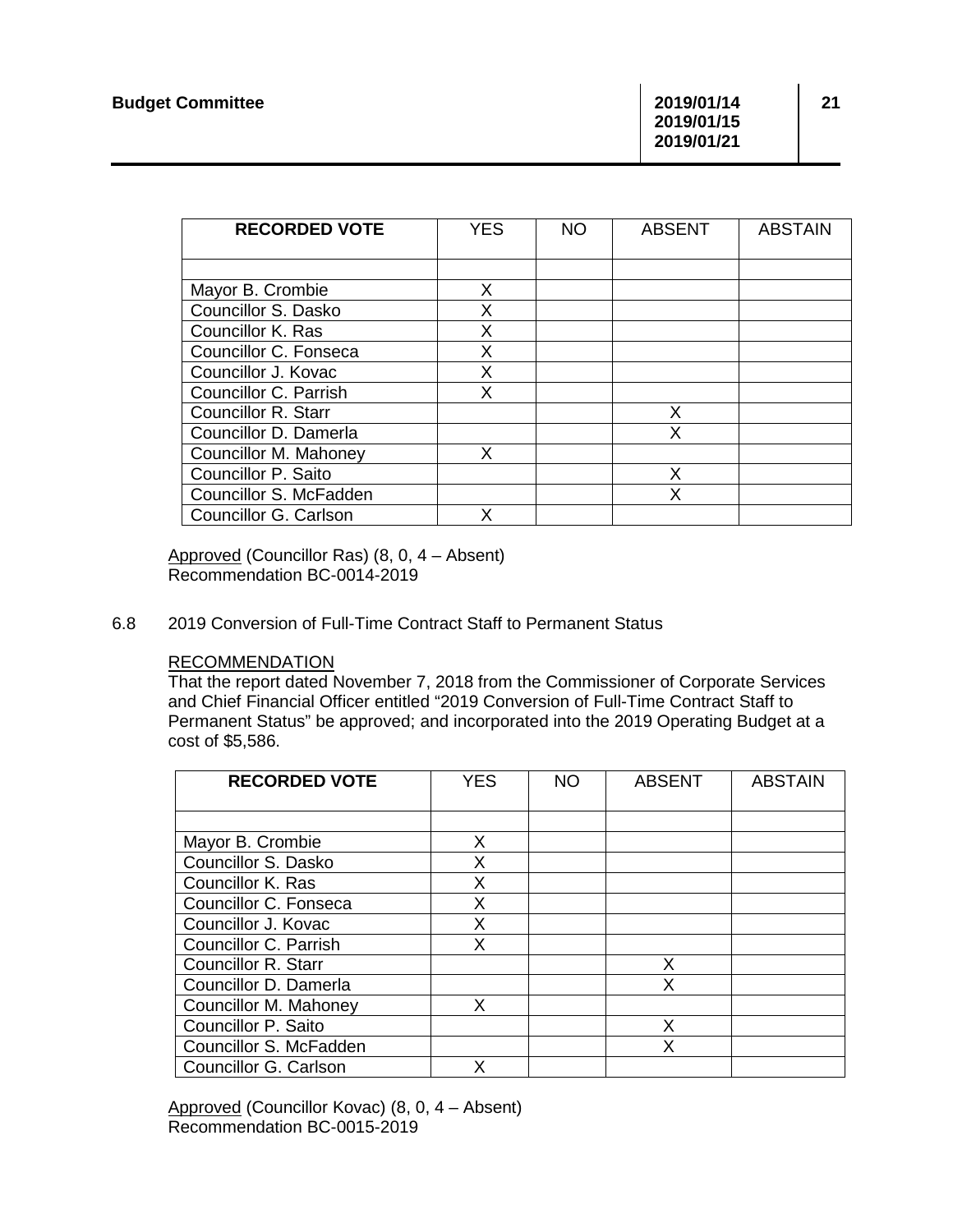6.10. Deliberations on the 2019 Budget Recommendations

Councillor Ras requested that #4c on the University of Toronto Mississauga Levy and #8 on the Stormwater charge be voted on separately.

## RECOMMENDATION

- 4. That the 2019 property tax levy be approved at \$511,614,730 including:
	- c) University of Toronto Mississauga Special Levy, included in the base budget, in the amount of \$1,000,000

| <b>RECORDED VOTE</b>       | <b>YES</b> | <b>NO</b> | <b>ABSENT</b> | <b>ABSTAIN</b> |
|----------------------------|------------|-----------|---------------|----------------|
|                            |            |           |               |                |
| Mayor B. Crombie           | X.         |           |               |                |
| Councillor S. Dasko        |            | X         |               |                |
| Councillor K. Ras          |            | X         |               |                |
| Councillor C. Fonseca      |            | X         |               |                |
| Councillor J. Kovac        |            | X         |               |                |
| Councillor C. Parrish      |            | X         |               |                |
| <b>Councillor R. Starr</b> |            |           | X             |                |
| Councillor D. Damerla      |            |           | X             |                |
| Councillor M. Mahoney      |            | X         |               |                |
| Councillor P. Saito        |            |           | x             |                |
| Councillor S. McFadden     |            | X         |               |                |
| Councillor G. Carlson      |            | X         |               |                |

Failed  $(1, 8, 3 -$ Absent)

## RECOMMENDATION

8. That the 2019 Stormwater Charge for the 2019 budget year be approved at \$106.10 per stormwater billing unit, effective April 1, 2019.

| <b>RECORDED VOTE</b>       | <b>YES</b> | <b>NO</b> | <b>ABSENT</b> | <b>ABSTAIN</b> |
|----------------------------|------------|-----------|---------------|----------------|
|                            |            |           |               |                |
| Mayor B. Crombie           | x          |           |               |                |
| Councillor S. Dasko*       |            | X*        |               |                |
| Councillor K. Ras          |            | x         |               |                |
| Councillor C. Fonseca      | x          |           |               |                |
| Councillor J. Kovac        | x          |           |               |                |
| Councillor C. Parrish      |            |           |               |                |
| <b>Councillor R. Starr</b> |            |           | x             |                |
| Councillor D. Damerla      |            |           |               |                |
| Councillor M. Mahoney      |            |           |               |                |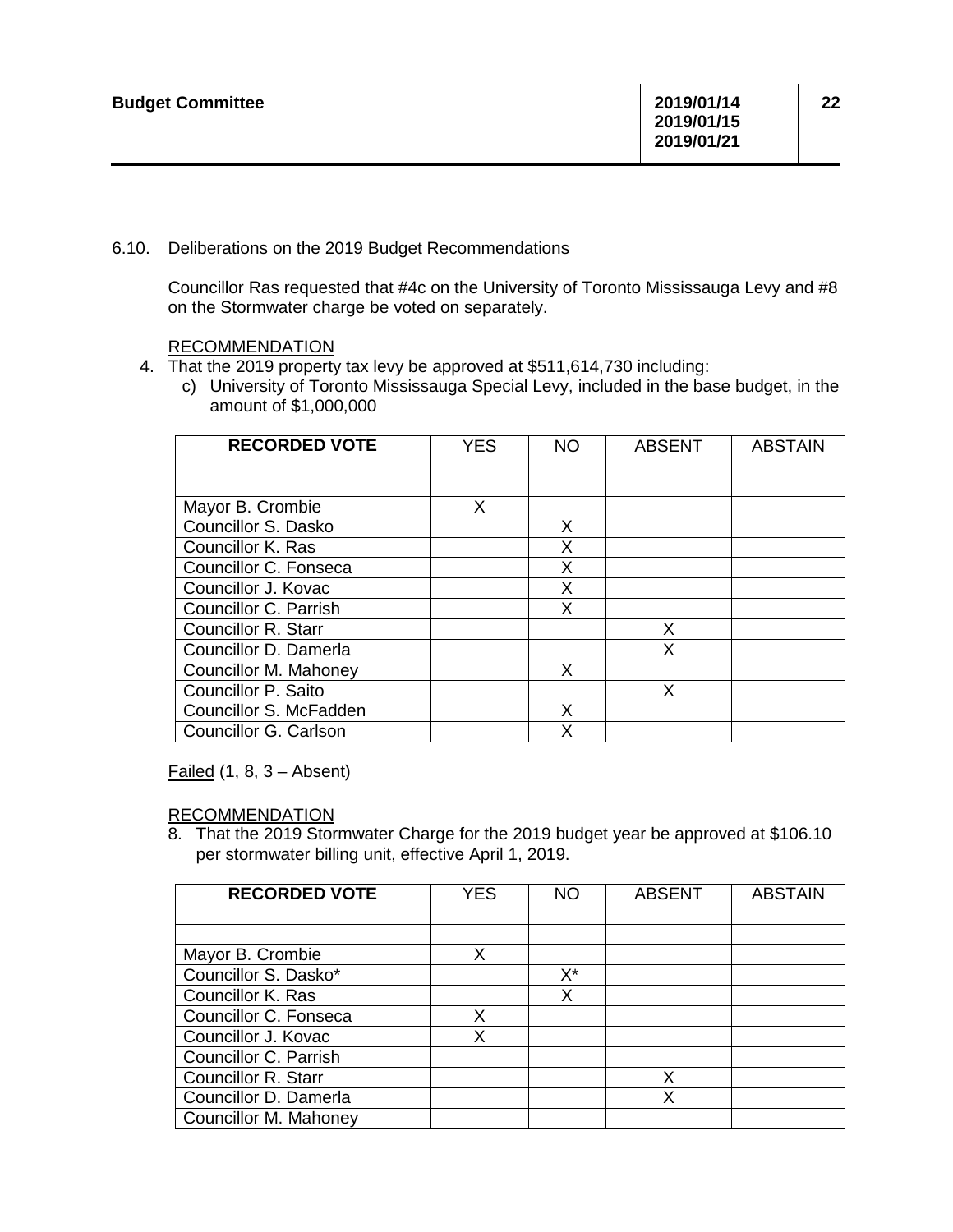| Councillor P. Saito    |  |  |
|------------------------|--|--|
| Councillor S. McFadden |  |  |
| Councillor G. Carlson  |  |  |

**\* Following the electronic vote Councillor Dasko stated that he intended for his vote to be reflected as a NO.** 

Approved (Councillor Parrish) (7, 2, 3 – Absent) Recommendation BC-0016-2019

## RECOMMENDATION

- 1. That Council approve the 2019 Budget as set out in:
	- a) 2019-2022 Business Plan & 2019 Budget Sections B through T which include the following tables/appendices:
		- i) Section B: Appendix 2D Listing of Projects for Multi-Year Funding
		- ii) Sections C-S: Proposed Cost Increase Required to Maintain Current Service Levels
		- iii) Sections C-S: Proposed New Initiatives and New Revenues
		- iv) Sections C-S: Proposed 2019 Capital Budget Detail
		- v) Section T: Appendix 1 Reserves and Reserve Funds Transfers and Appendix 2 Debt-Funded Projects
	- b) That the following adjustments to the 2019-2022 Business Plan & 2019 Budget be approved:
		- i) That the capital forecast be amended to incorporate design funding for the South Common CC and Library in 2022.
- 2. That Council approve any necessary 2019 budget re-allocations of service initiatives to ensure that costs are allocated to the appropriate service area with no net change to the 2019 operating levy
- 3. That a new reserve fund "Public Safety Fire Program" account #35592 be created to provide funding for six additional fire stations and staff in Mississauga over the next 12 years; to enhance Fire's public education programming to communities; and to enhance the development of the proactive fire inspection program
- 4. That the 2019 property tax levy be approved at \$510,614,730 including:
	- a) Infrastructure and Debt Repayment Levy increase in the amount of \$9,703,670
	- b) Emerald Ash Borer Levy, included in the base budget, in the amount of \$5,600,000
- 5. That following the incorporation of adjustments approved by Budget Committee, the number of Full Time Equivalent (FTE) positions in 2019 be 5,555.1
- 6. That a 1.75% economic adjustment for eligible non-union employees be implemented effective April 1, 2019 with normal job rate progression
- 7. That the new part time salary structure as presented to Budget Committee be approved
- 9. That Council approve the Stormwater Program 2019 Budget as set out in the Stormwater section of the 2019-2022 Business Plan & 2019 Budget including:
	- Proposed Cost Increase Required to Maintain current Service Levels
	- Proposed New Initiatives and New Revenues
	- Proposed 2019 Capital Budget Detail
	- Appendix 1: Listing of Projects for Multi-Year Funding